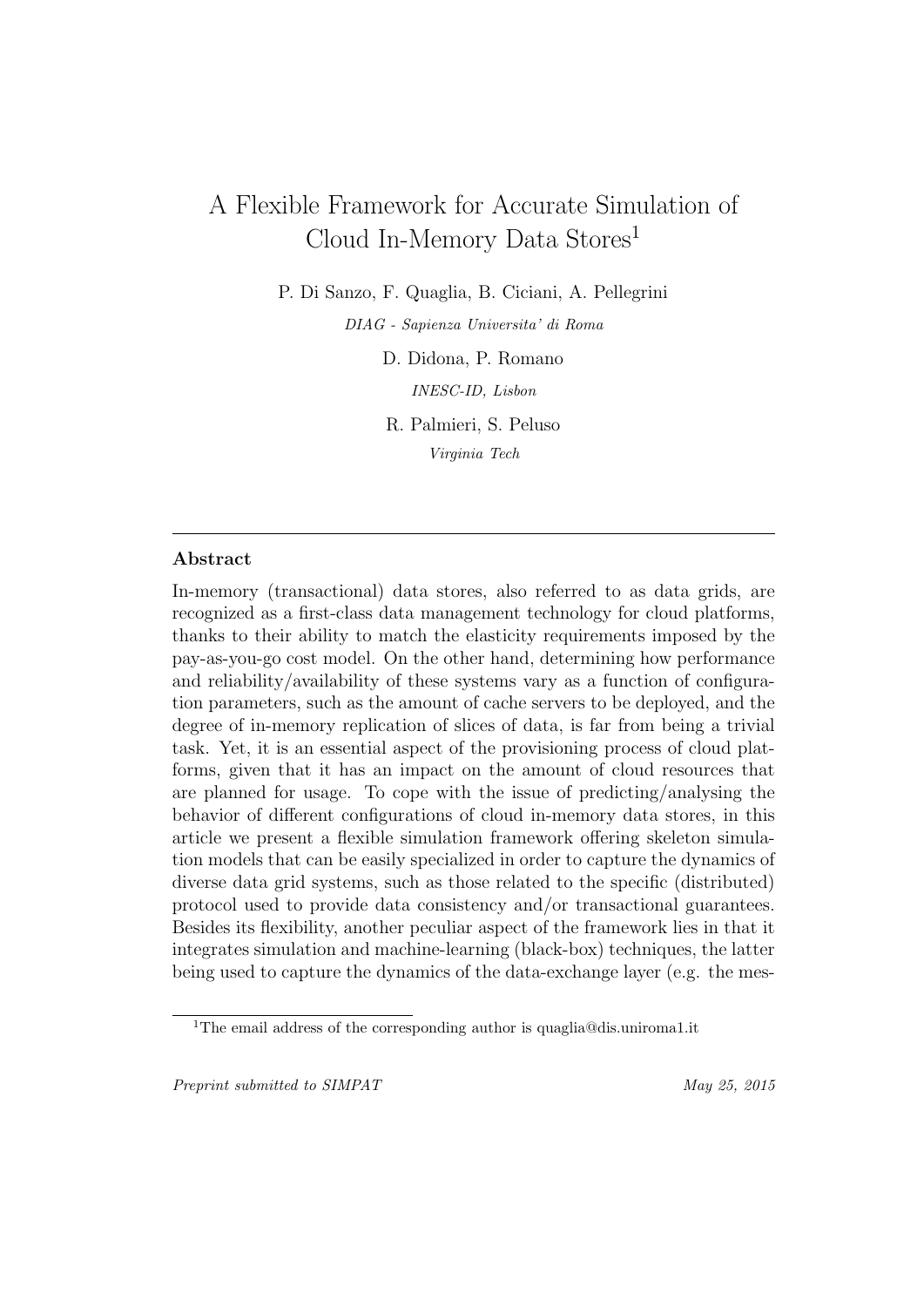sage passing layer) across the cache servers. This is a relevant aspect when considering that the actual data-transport/networking infrastructure on top of which the data grid is deployed might be unknown, hence being not feasible to be modeled via white-box (namely purely simulative) approaches. We also provide an extended experimental study aimed at validating instances of simulation models supported by our framework against execution dynamics of real data grid systems deployed on top of either private or public cloud infrastructures. Particularly, our validation test-bed has been based on an industrial-grade open-source data grid, namely Infinispan by JBoss/Red-Hat, and a de-facto standard benchmark for NoSQL platforms, namely YCSB by Yahoo. The validation study has been conducted by relying on both public and private cloud systems, scaling the underlying infrastructure up to 100 (resp. 140) Virtual Machines for the public (resp. private) cloud case. Further, we provide some experimental data related to a scenario where our framework is used for on-line capacity planning and reconfiguration of the data grid system.

*Keywords:* Cloud data stores, in-memory data stores, what-if analysis, simulation/machine-learning integration

# **1. Introduction**

The advent of cloud computing has led to the proliferation of a new generation of in-memory, transactional data platforms, often referred to as NoSQL data grids, among which we can find products such as Red Hat's Infinispan [1], VMware vFabric GemFire [2], Oracle Coherence [3] and Apache Cassandra [4]. These platforms well meet the elasticity requirements imposed by the pay-as-you-go cost model since they (a) rely on a simplified key-value data model (as opposed to the traditional relational model), (b) employ efficient in-memory replication mechanisms to achieve data durability (as opposed to disk-based logging) and (c) natively offer facilities for dynamically resizing the amount of hosts within the platform. They are therefore widely recognized as a core technology for, e.g., emerging big data applications to be hosted in the cloud.

However, beyond the simplicity in their deploy and use, one aspect that still represents a core issue to cope with when adopting in-memory NoSQL data grids is related to the (dynamic) resize and configuration of the system. This is of paramount importance in the cloud anytime some predetermined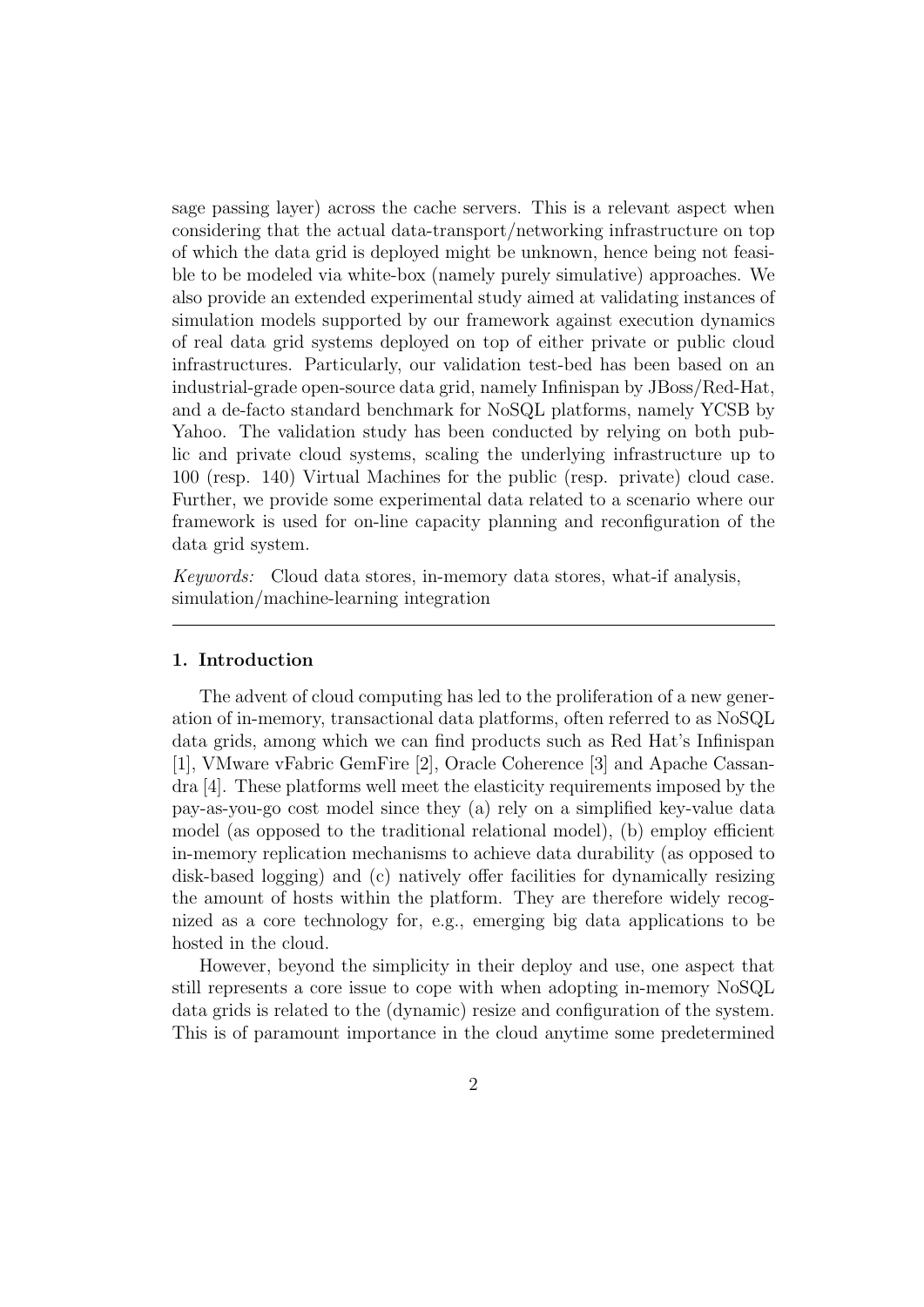Service Level Agreement (SLA) needs to be matched while also minimizing operating costs related to, e.g., renting the underlying virtualized infrastructure. However, accomplishing this goal is far from being trivial, as forecasting the scalability trends of real-life, complex applications deployed on distributed in-memory transactional platforms is very challenging. In fact, as recently shown in [5], when the number of nodes in the system grows and/or the workload intensity/profile changes, the performance of these platforms may exhibit strong non-linear behaviors, which are imputable to the simultaneous, and often inter-dependent, effects of contention affecting both physical (CPU, memory, network) and logical (conflicting data accesses by concurrent transactions) resources.

Recent approaches have tackled the issue of predicting the performance of these in-memory data grid platforms (e.g. to assist dynamic reconfiguration processes) by relying on analytical modeling, machine learning or a combination of the two approaches (see, e.g., [7, 5]). In this article we provide an orthogonal solution which is based on the combination of discrete event simulation and machine learning techniques. Specifically, we present a framework for instantiating discrete event models of data grid platforms, which can be exploited for what-if analysis in order to determine what would be the effects of reconfiguring various parameters, like: (i) the number of cache servers within the platform; (ii) the degree of replication of the dataobjects; (iii) the placement of data-copies across the platform. Hence, it can be used to determine well-suited configurations (e.g. minimizing the cost for the underlying virtualized infrastructure) vs variations of the volume of client requests, the actual data conflict and the locality of data accesses. It can also be used for long term SLA-driven planning in order to determine whether the data grid can sustain an increase in the load volume and at what operational cost–as a reflection of the increased amount of resources that shall be provisioned from the cloud infrastructures.

The framework has been developed as a C static library implementing data grid models developed according to the traditional event-driven simulative approach, where the evolution of each individual entity to be simulated within the model is expressed by a specific event-handler  $(2)$ . On the other hand, the library has been structured in order to allow easy development

<sup>2</sup>The actual code implementing the framework is freely available for download at the URL http://www.dis.uniroma1.it/˜hpdcs/software/dags-with-cubist.tar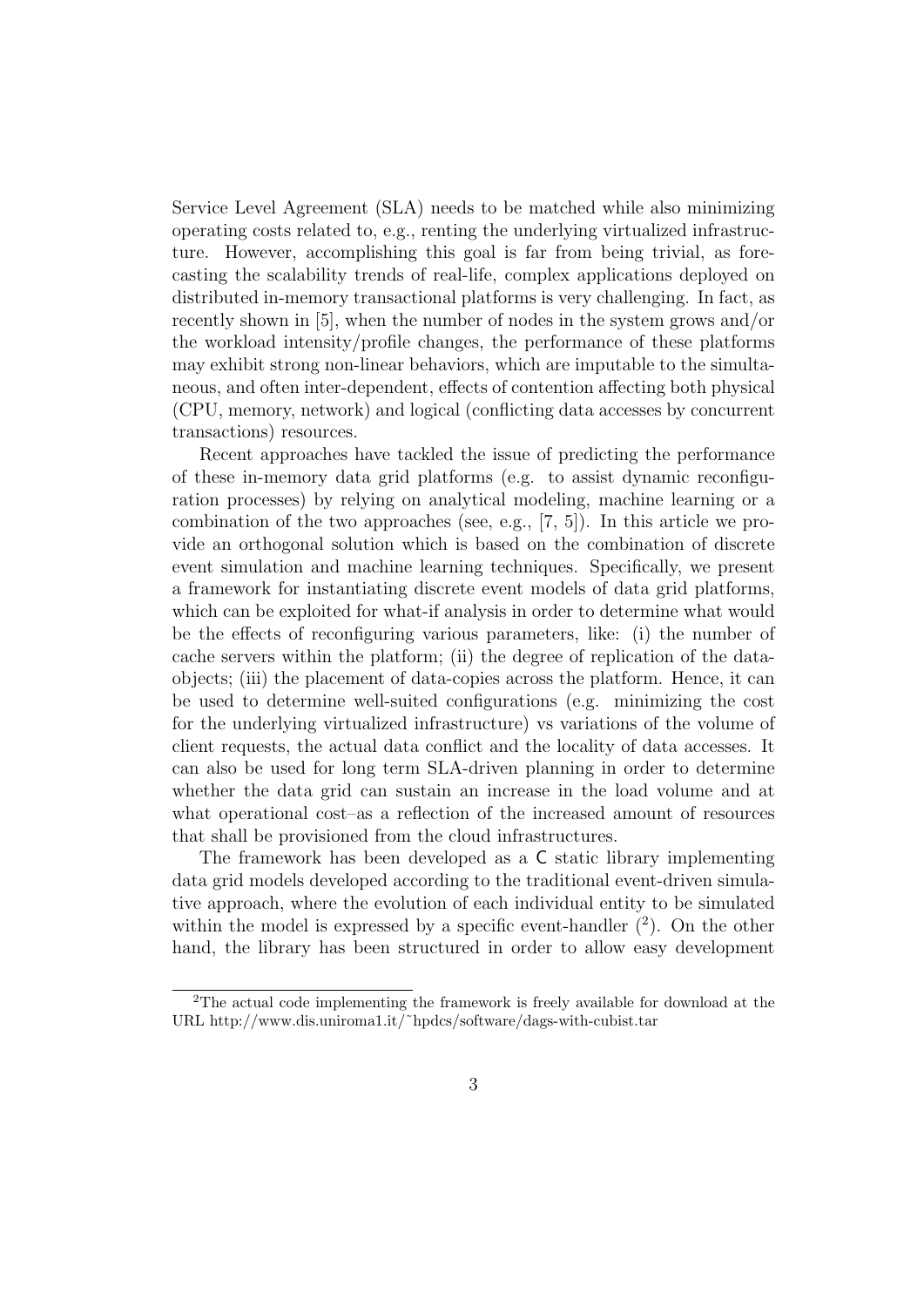of models of data grid systems offering specific facilities and supporting specific data management algorithms (e.g. for ensuring consistency of replicated data). As for this aspect, distributed data grids relying on two-phase-commit (2PC) as the native scheme for cache server coordination, as typical of most of the mainstream implementations (see, e.g., [1]), have an execution pattern already captured by the skeleton model offered by the library. Hence, models of differentiated 2PC-based data management protocols could be easily implemented on top of the framework. Further, models natively offered within the framework include those of data grids ensuring repeatable read semantics, which are based on lazy locking. Models of primary data ownership vs multi-master schemes are also natively supported.

The ability of our simulation framework to reliably capture the dynamics of data grid systems is strengthened by the combination of the white-box simulative approach with black-box machine learning techniques. The latter have been demonstrated to represent an essential support for coping with non-linearity and for complementing white-box approaches (e.g. via ensemble schemes) especially when predicting performance with specific configurations of the system (or workload) parameters [6].

In our framework, the usage of a black-box approach aims to capture (and to predict) the data-transport/networking sub-system dynamics (as observable from outside of such sub-system). This spares users from the burden of explicitly modeling the internal structure and behavior of the network layer within the simulation code, which is known to be an error-prone task given the complexity and heterogeneity of existing network architectures and/or message-passing/group-communication systems  $[8]$   $(3)$ . Also, the reliance on machine learning for modeling network dynamics widens the framework practical usability in modeling data grid systems deployed over virtualized cloud environments where users have little or no knowledge of the underlying network topology/infrastructure and of how the lower level message passing sub-systems are structured. For these scenarios, the construction of whitebox simulative models would not only be a complex task, rather it would be unfeasible.

We also present a case study, used as a support for the validity of the pro-

<sup>3</sup>Group communication systems such as [9] are often used as data exchange layers within real data grid products. They typically exhibit complex dynamics that can vary on the basis of several parameters, hence being difficult to be reliably captured via white-box models.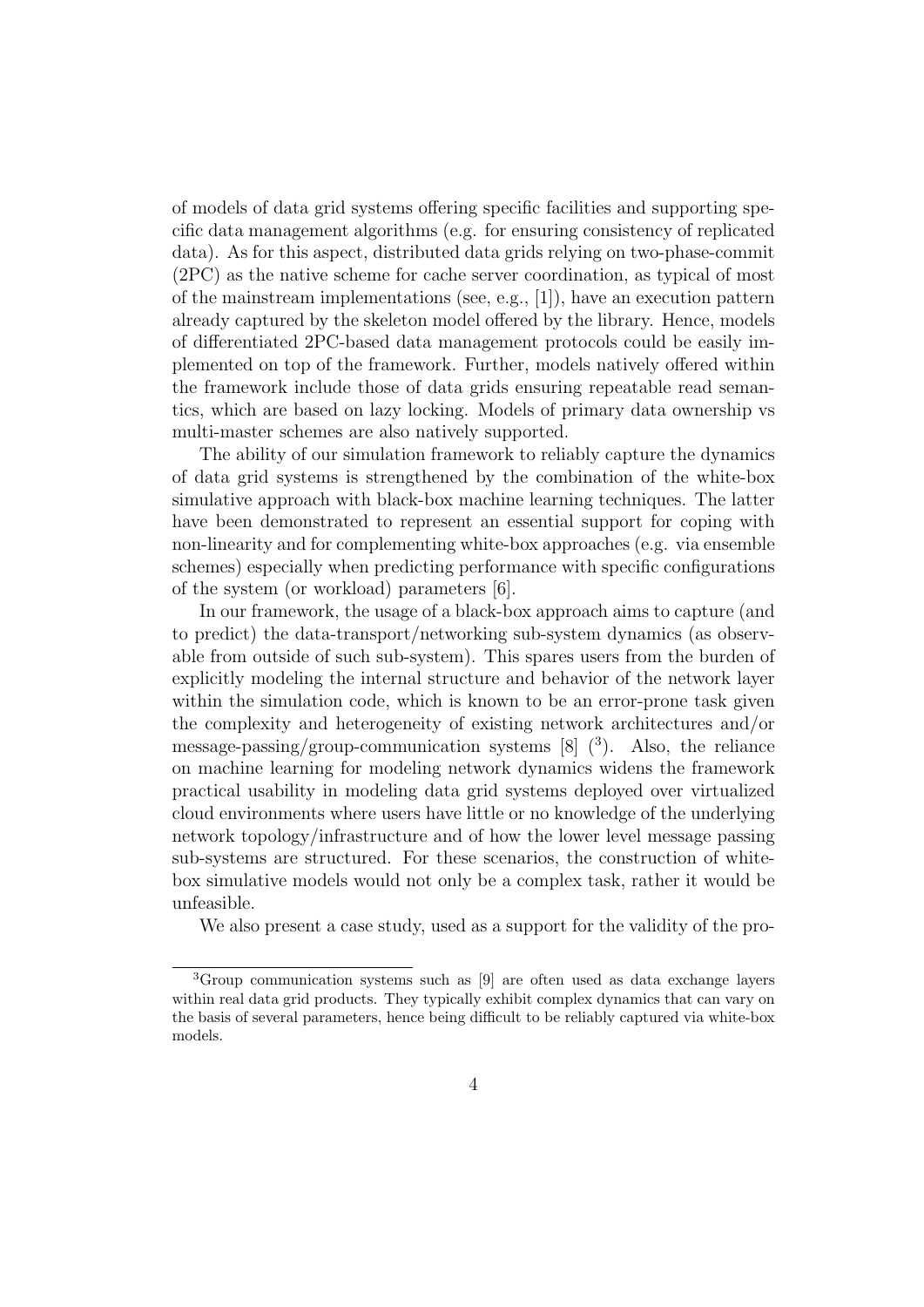posed modeling approach, where we compare simulation outputs with measurements obtained running the YCSB benchmark by Yahoo [10], in different configurations, on top of the Infinispan data grid system by JBoss/Red-Hat [1], namely one of the mainstream data layers for the JBoss application server. We note that the YCSB benchmark has been designed to explicitly assess the run-time behavior of cloud data stores, and has been already exploited as a reference in a set of recent studies (see, e.g., [5]), hence looking as an ideal candidate for our case study. Also, Infinispan supports distributed data management schemes that can be considered as instances of "archetypal" ones, which strengths the relevance of our case study in assessing the actual quality of the models that can be instantiated via the framework. Further, the experiments have been conducted by relying on both private and public (namely FutureGrid [35]) cloud systems, by scaling the underlying infrastructure up to 140 Virtual Machines for the private cloud, and up to 100 Virtual Machines for the public one. By the validation study, the framework provides (at least) 80% accuracy in predicting core performance metrics such as the system throughput across all the tested configurations, and on the order of 95% accuracy for most of them.

Beyond reporting validation data, we also provide experimental results related to a scenario where the framework is used for on-line capacity planning and reconfiguration of the data grid system. This part of our experimental analysis still relies on Infinispan as the data grid system, this time deployed on a virtualized platform supported by Amazon EC2 [36]. Further, the overall description of the experimental settings we adopted allows for providing information on how the framework can be integrated (e.g. for capacity planning usage) within an operational data grid environment.

The remainder of this article is structured as follows. In Section 2 we discuss related work. The framework organization is presented in Section 3. Experimental data are reported in Section 4.

## **2. Related Work**

The issue of studying/predicting the performance of data grids has been addressed in literature according to differentiated methodologies. The recent works in [5, 11, 12] provide approaches where analytical modeling and machine learning are jointly exploited in the context of performance prediction of data grid systems hosted on top of cloud-based infrastructures. The analytic part is mainly focused to capturing dynamics related to the spe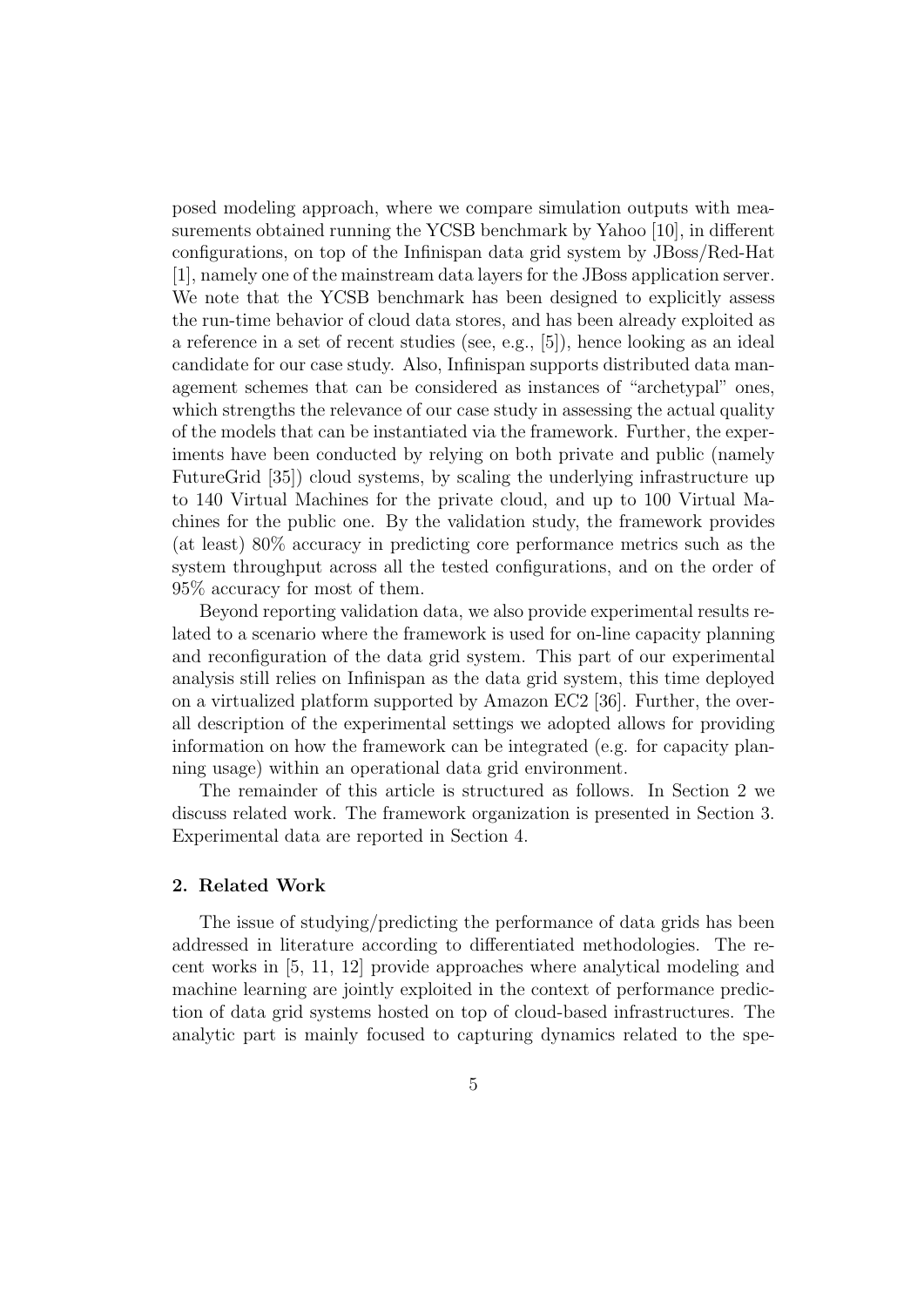cific concurrency control algorithm adopted by the data grid system, while machine learning is targeted at capturing contention effects on infrastructurelevel resources. Differently from our approach, these works cope with specific data grid configurations (e.g. specific data management algorithms and/or specific workload profiles) to which the analytical models are targeted. For example, they assume arrivals of transactions to the system to form a Poisson process. However, recent works suggest that, in large scale data centers, the inter-arrival time of requests to a data grid may not follow the exponential distribution [13]. In the same guise, those models are bound to specific data access pattern dynamics (e.g., in terms of data locality), which are not general enough to encompass complex data-partitioning schemes across the servers [14]. Instead, we offer a framework allowing the user to flexibly model, e.g., differentiated data management schemes without imposing specific assumptions on the workload and data access profile (in fact real execution traces can be used to drive the simulated data access).

The proposals in [15, 16] are based on the exclusive usage of machine learning, hence they provide performance prediction tools that do not have the capability to support what-if analysis in the wide (e.g. by studying the effects of –significant– workload shifts outside the workload-domain used during the machine learning training phase). Rather, once a machine learningbased model is instantiated via these tools, it stays bound to a specific scenario (e.g. to a specific deploy onto a given infrastructure), and can only be used to (dynamically) reconfigure the target data grid that has been modeled. We retain similar capabilities; however, by limiting the usage of the machine learning component to predicting messagging/networking dynamics, we also offer the possibility to perform what-if analysis and exploration of non-instantiated configurations (e.g. in terms of both system setting and workload profile/intensity).

One approach close to our proposal can be found in [17]. This work presents a simulation layer entailing the capabilities of simulating data grid systems. Differently from this approach, which is purely simulative, our proposal exhibits higher flexibility in terms of its ability to reliably model the dynamics of data grid systems in the cloud thanks to the combination of simulative and machine learning techniques. In fact, as already pointed out, the machine learning part allows for employing the framework in scenarios where no (detailed) knowledge on the structure/internals of the networking/messaging system to be modeled is (or can be) provided. As for this aspect, the usage of machine learning for the performance prediction of group commu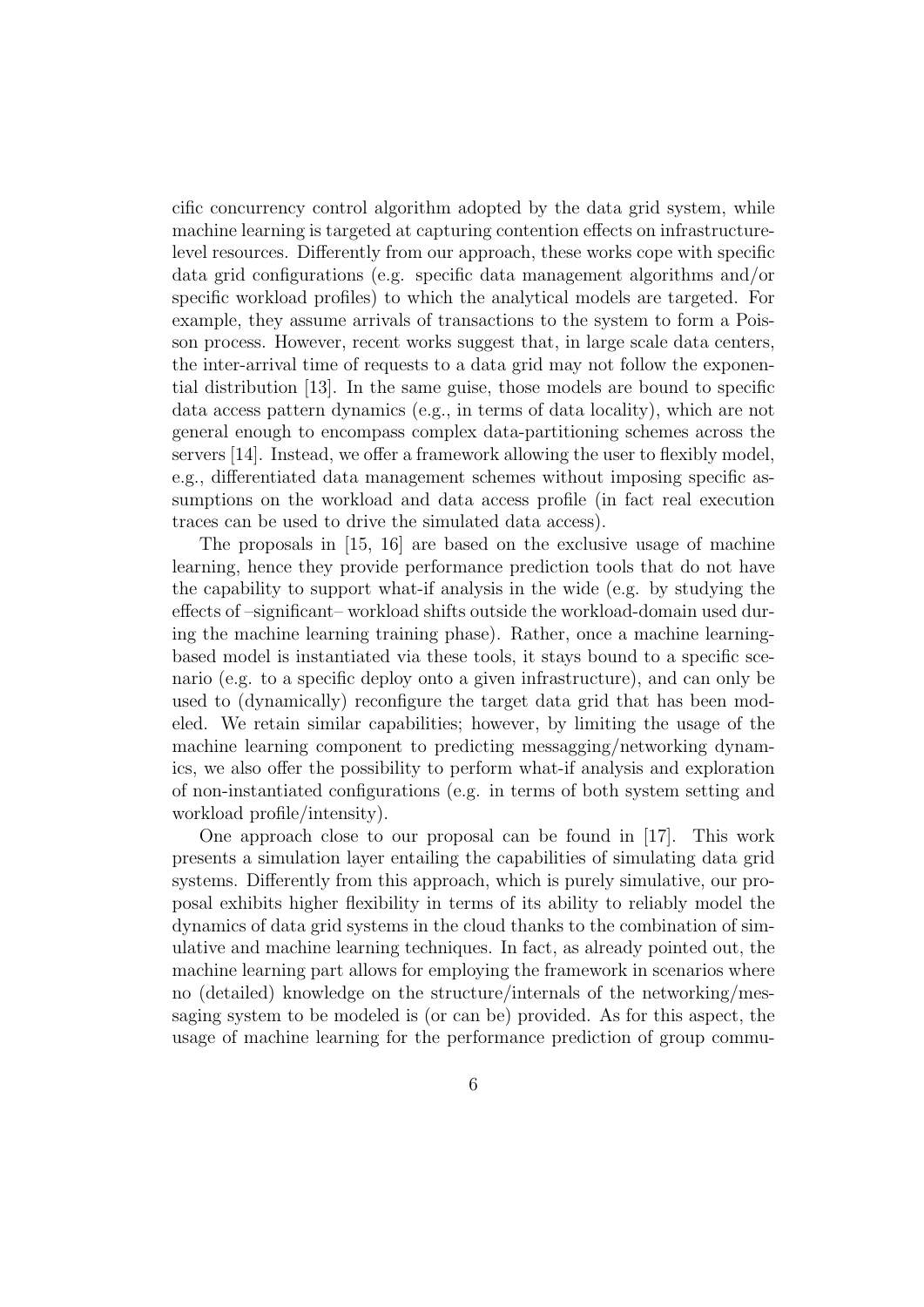nication systems has been pioneered in [8]. However, the idea of combining simulative and machine learning-based models is, to the best of our knowledge, still unexplored in the literature.

Simulation of data grid systems has also been addressed in [18]. In this proposal, the modeling scheme of the data grid is based on Petri nets, which are then solved via simulation. With respect to this solution, we propose a functional model that does not explicitly rely on modeling formalisms, except for the case of the CPU, which is modeled via queuing approaches. Further, one relevant difference between the work in [18] and our proposal lies in that our simulation models are able to simulate complex transactional interactions entailing multiple read/write (namely get/put) operations within a same transaction. Instead, the work in [18] only models single get/put interactions to be issued by the clients.

Still related to our proposal are the simulation models developed in [19]. However, unlike this article, the focus of that work is on modelling lower levels dynamics related to IaaS management (e.g., scheduling of VMs to a set of physical resources). Finally, a work still related to our proposal, although marginally, can be found in [20], where a simulation environment for backup data storage systems in peer-to-peer networks is presented. Compared to our proposal, this work is focused on lower level data management aspects, such as the explicit modeling of actual stable storage devices. Instead, our focus is on distributed dynamics at the level of in-memory data storing systems, which are essentially independent of (and orthogonal to) those typical of stable storage technologies.

# **3. The Framework**

The data grid architectures we target in our framework entail two types of entities, namely:

- *cache servers*, which are in charge of maintaining copies of entire, or partial, data-sets;
- *clients*, which issue transactional data accesses and/or updates towards the cache servers.

The cache servers can be configured to run different distributed protocols in order to guarantee specific levels of isolation and data consistency while supporting transactional data accesses. For instance, the 2PC protocol can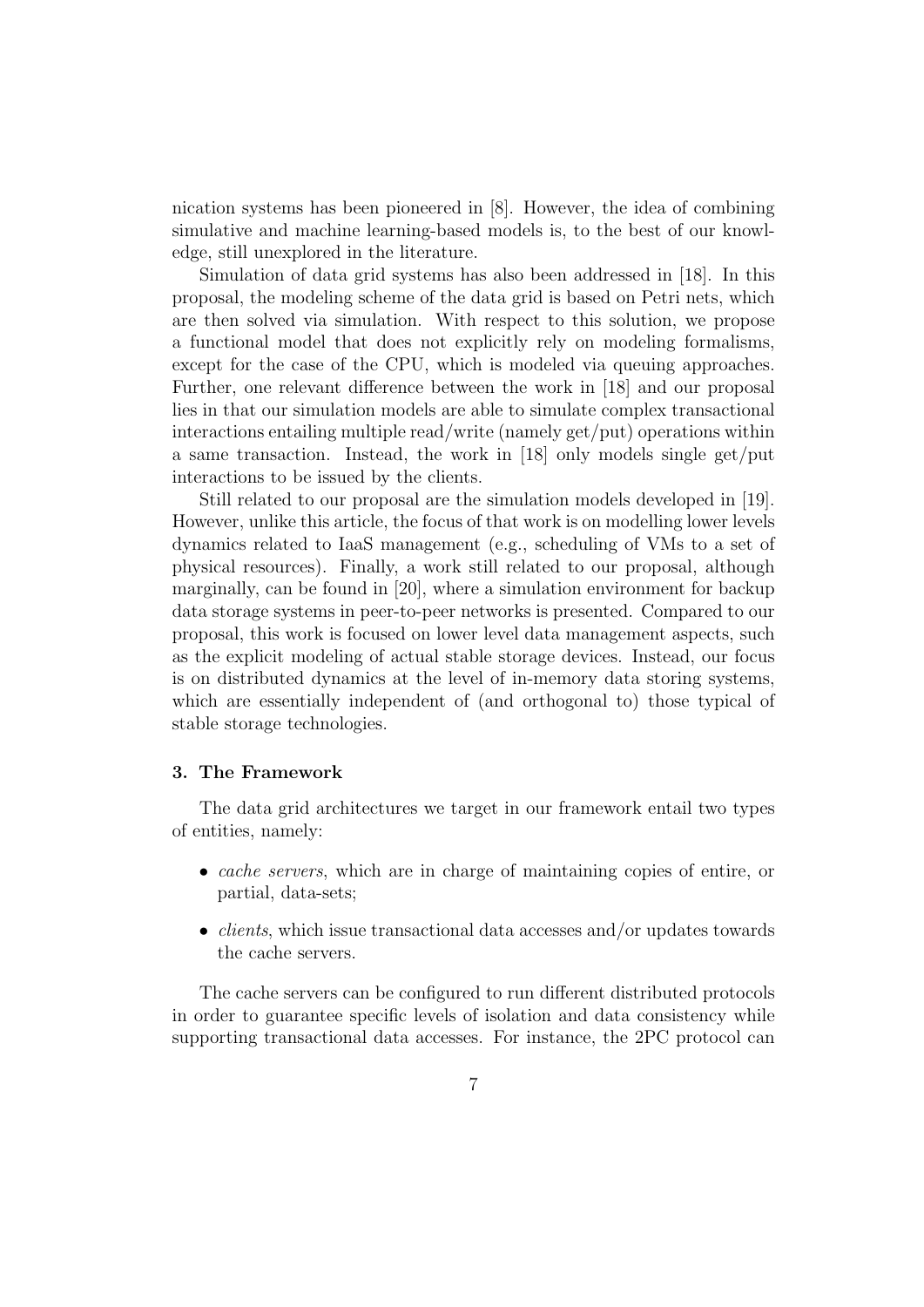

Figure 1: Client and cache server simulation objects.

be exploited in order to guarantee atomicity while updating distributed replicas of the same data-object, as it typically occurs in commercial in-memory data platform implementations (see, e.g., [1]). Also, an individual transactional interaction issued by any client can be mapped onto either a single put/get operation of a data-object, or a more complex transactional manipulation involving several put/get operations on multiple data-objects, which is demarcated via begin and end statements.

In the next subsections we initially focus on the structure and discreteevent patterns of cache server and client simulation objects. Successively, we enter the details of the machine learning approach used to model message delivery latencies across the system components, and of its integration with the simulative part of the framework.

## *3.1. The Cache Server Simulation-Object*

A cache sever simulation object can be schematized as shown in Figure 1. By the scheme we can identify four main software components:

- the transaction manager (TM);
- the distribution manager (DM);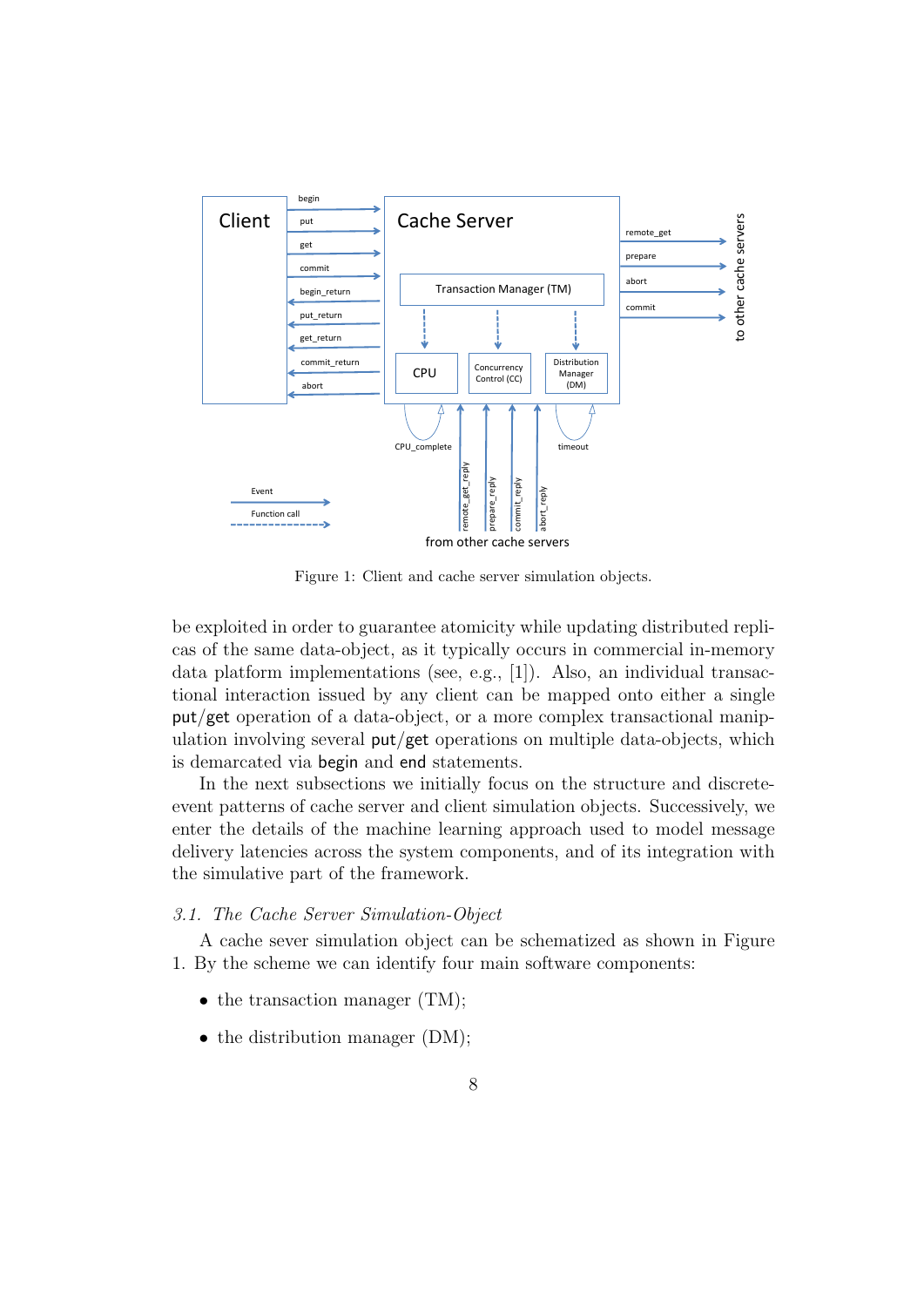- the concurrency control (CC); and
- *•* the CPU.

Any simulation event destined to the cache server is eventually passed as input to TM, which acts therefore as a front-end for event processing. Upon the scheduling of any event, TM determines the amount of time needed to process the requested operation, which depends on the type of the scheduled event, and on the current CPU load. Then, the CPU load is updated on the basis of the requested operation and a CPU complete event is scheduled at the proper simulation time.

To determine the CPU processing delay, the CPU has been modeled as a G/M/K queue, which allows capturing scenarios entailing multiple CPUcores. Although more sophisticated models could be employed (see, e.g.,  $[21]$ , we relied on  $G/M/K$  queues since, in our target simulation scenarios, the core dynamics of interest are the ones related to contention on logical resources, namely data-objects, rather than physical resources, and to distributed (locking) strategies for the management of atomicity of the updates of distributed/replicated data copies. Hence, distributed coordination delays play a major role in the determination of the achievable performance, as compared to CPU delays for processing local operations. Consequently, the G/M/K queue is expected to be a fairly adequate model for the objectives of the framework. Also, given that in conventional operating systems swap operations of data that are out of the working set are typically executed out of the critical path of the CPU processing activities (e.g. by relying on demons, such as kswapd in Linux systems) the effects of virtual memory on the latency of operations provided within the data grid simulation model are not explicitly modeled  $(4)$ .

When a local processing operation is completed, TM takes again control (via the aforementioned CPU complete event) and updates the cache server

<sup>4</sup>Virtual memory operations typically occur along the critical path in case of access to empty-zero memory, the so called minor faults, or when a change of locality towards data previously swapped-out is experienced, the so called major faults. For minor faults, no I/O operation is requested, hence these exhibit very limited overhead for their management in CPU, neglecting which in the simulative model is expected not to significantly impact model fidelity. On the other hand, classical locality principles lead the software to infrequently request the access to data that have gone out of the current working set, which makes the event of major faults statistically less relevant.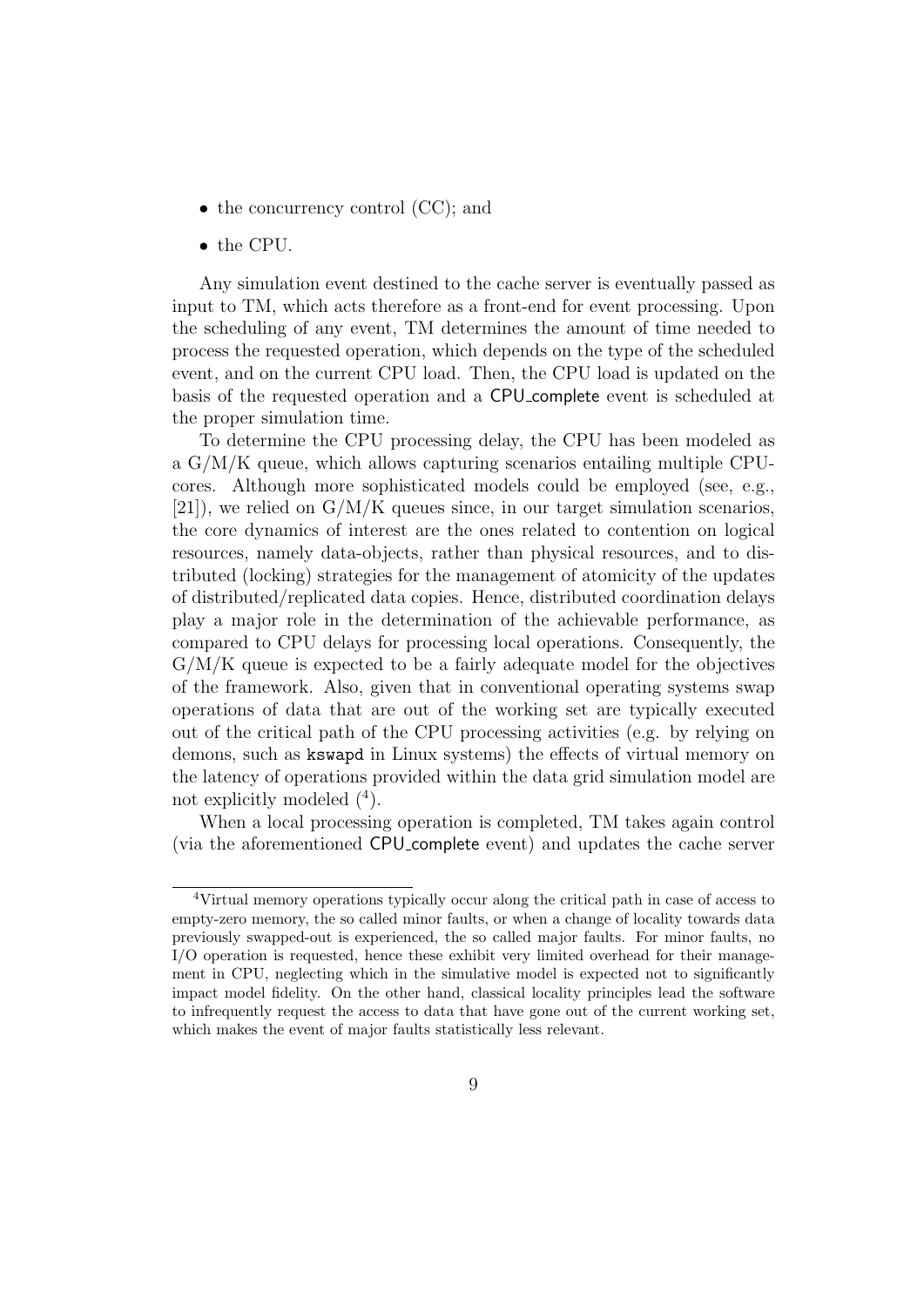simulation state depending on the operation type.

As for events scheduled by client simulation objects towards the cache servers, the corresponding event-types within the framework skeleton are listed below:

- begin, used to notify TM that a new transactional interaction has been issued by some client, which must be processed by the cache server;
- get, used to notify that a read operation on some data-object has been issued by the client within a transaction;
- put, used to notify that a write operation on some data-object has been issued by the client within a transaction; and
- commit, used to indicate that the client ended issuing operations within a transaction, whose commit can therefore be attempted.

The handling of each type of event is explained in the following sections.

#### *3.1.1. The* begin *Event*

In Figure 2 we provide a sequence diagram showing how the begin event is handled. As illustrated, the interactions between client and cache server simulation objects ar asynchronous, given that they are based on the exchange of timestamped events.

The actual processing activities for the begin event at the cache server side (which are related to the red-box in the diagram) are performed by the function setupTransaction, which simply takes as input the current simulation time and pointers to two records of type TxInfo and TxStatistics, which are automatically allocated by the cache server, whose structure can be defined by the simulation modeler  $(5)$ .

The reason for allowing the modeler to exploit two different data types lies in that the content of TxInfo is made valid across cache servers. In fact, it is automatically transferred to remote cache server simulation objects when cross scheduling of events is actuated. This is relevant in any simulated scenario where some transaction set-up (or transaction state) information needs

<sup>&</sup>lt;sup>5</sup>The only constraint is that the top standing field of  $TxInfo$ , must be of type  $TxId$ , which keeps the transaction unique identifier, automatically generated by the cache server just to facilitate the actual management within model execution.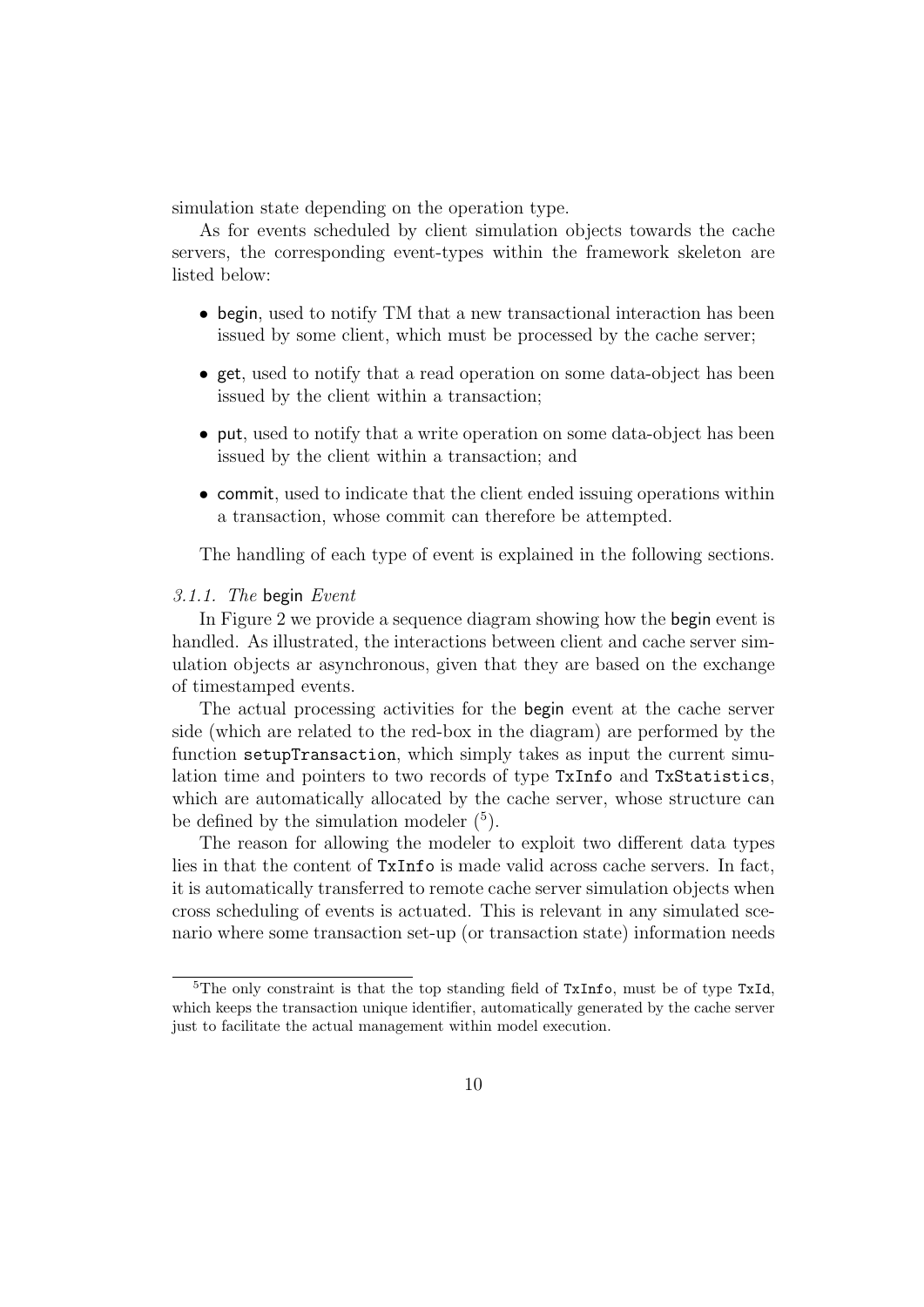

Figure 2: Management of the begin event.

to be made available to remote cache servers, e.g., for distributed contention management purposes. On the other hand, the content of TxStatistics is not transferred across different simulation objects, being it locally handled by the cache server acting as the coordinator of the transaction.

## *3.1.2.* get *and* put *Events*

In Figure 3 we show the sequence diagram illustrating the handling of get simulation events, which cause the TM module to query (via synchronous procedure invocation) the DM module. This is done in order to get information about what cache servers figure as the owners of the data-object to be accessed. In our architecture, the DM module provides this information back in the form of a pointer to a list of cache server identifiers (hence simulation object identifiers), where each record also keeps additional information specifying whether a given cache sever is (or is not) the primary owner of a copy of the data-object to be accessed.

Then, the cache sever initially determines whether it is the owner of a copy of the data-object. In the positive case, the read operation on the dataobject will simply result in an invocation of the CC module on this same cache server instance. Otherwise, remote get simulation events are scheduled for all the cache servers figuring as owners of a copy of the data-object.

One important aspect associated with the above scheme is that the get operation may be blocked at the level of CC, depending on the actual policy for controlling concurrency. On the other hand, even in case of CC simulated algorithms implementing non-blocking read access to data (as typical of most data grid products guaranteeing weak data consistency, such as read committed or repeatable read semantics [1]), the read operation may any-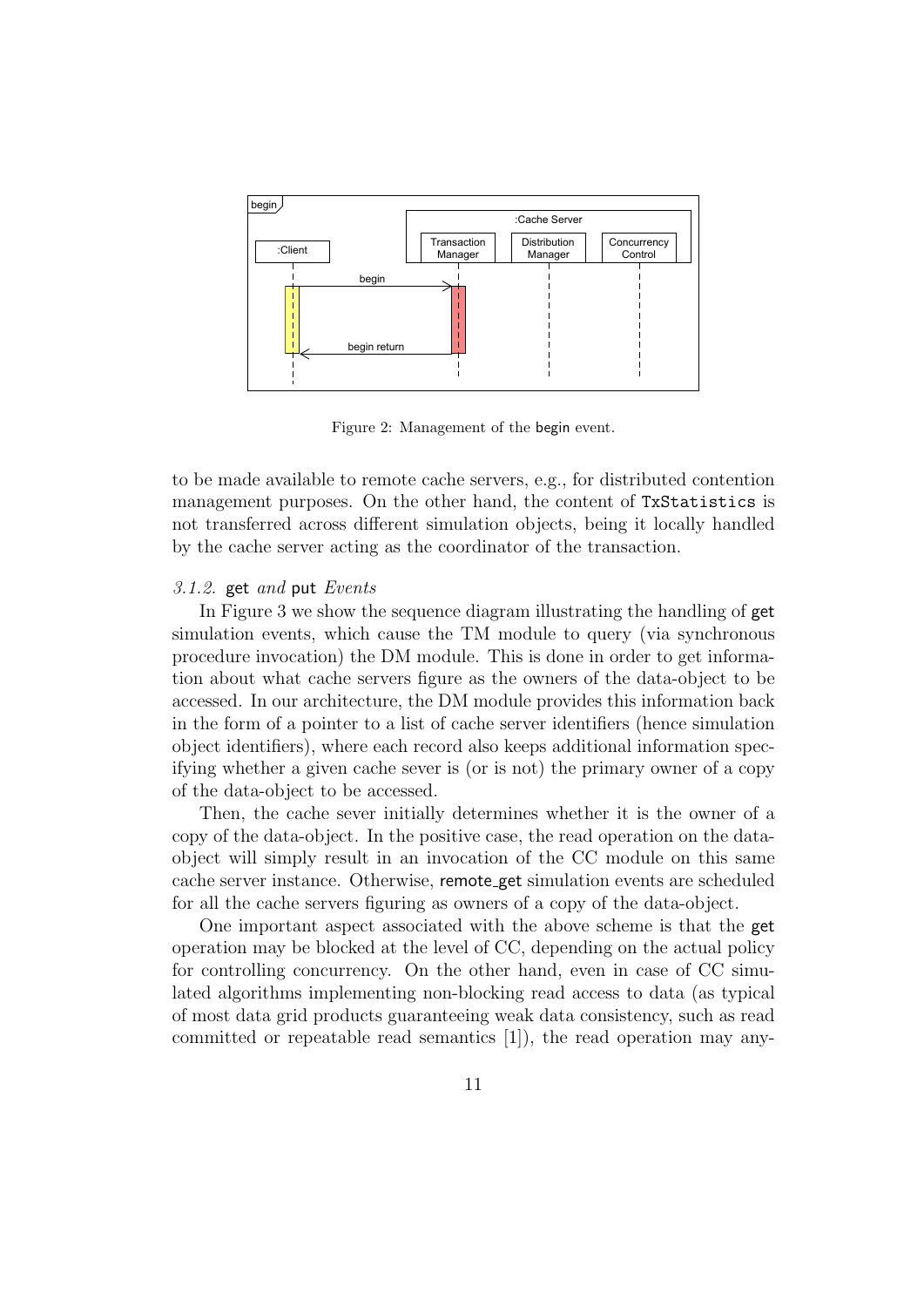

Figure 3: Management of the get event.

way be blocked in case no local copy exists and needs to be fetched by some remote cache sever. This is automatically handled by our framework since the TM module records information on any pending simulated read operation within a proper data structure (this takes place in the 'else' part of the red-box in the diagram). When setting up the record for a given operation, information on the remotely-contacted cache servers, if any, is also installed. That record will be removed only after processing the corresponding reply simulation events from all those cache servers, which is done for allowing an optimized execution flow for those reply events. On the other hand, the operation is unblocked (and a reply event is scheduled towards the corresponding client) when the first copy of the data becomes available from whichever cache server, hence after processing the first remote get reply simulation event.

In Figure 4 we show the sequence diagram associated with the management of put events (namely data-object updates). These events trigger the update of some meta-data locally hosted by the cache server (this takes place in the red-box in the diagram), which keep the transaction write set into a record referred to as TxWriteSet. Such an update takes place after having invoked the CC module.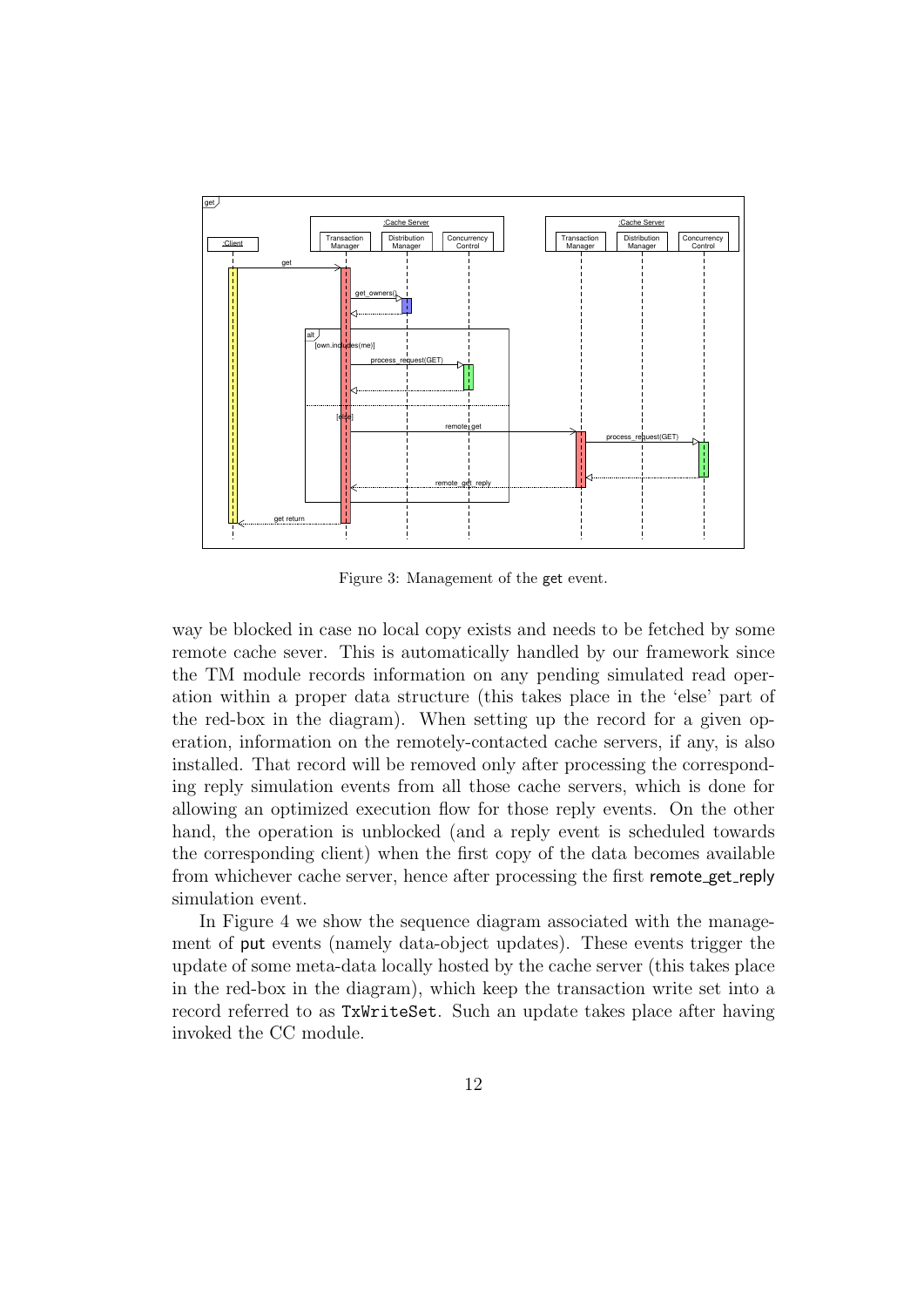

Figure 4: Management of the put event.

On the other hand, the meta-data are queried upon simulating a get operation to determine whether the data-object to be read already belongs to the transaction read/write set (hence whether the get operation can be served immediately via information within the read/write set). In such a case, the simulation-event pattern for handling the get is slightly different from the general one depicted above since it only entails simulating local CPU usage required for providing the data-object extracted from the transaction read/write set to the client. This implicitly leads the framework to provide support for simulating transactional data management protocols ensuring at least repeatable-read semantic.

# *3.1.3. The* commit *Event*

More complex treatments are actuated when handling commit simulation events incoming at the cache servers. Specifically, as shown by the sequence diagram in Figure 5, the commit will result in scheduling prepare events towards all the cache servers that figure as owners of the data to be updated. Each of these events carries the keys associated with the data-objects to be updated, which are again retrieved via the TxWriteSet data structure maintained by the cache server acting as transaction coordinator. TM can determine the set of target cache servers by exploiting the keys associated with the written data-objects (which are kept within the transaction write set) by querying the DM module. In case the local cache server is one of the owners of the data, the interaction between the TM and the local CC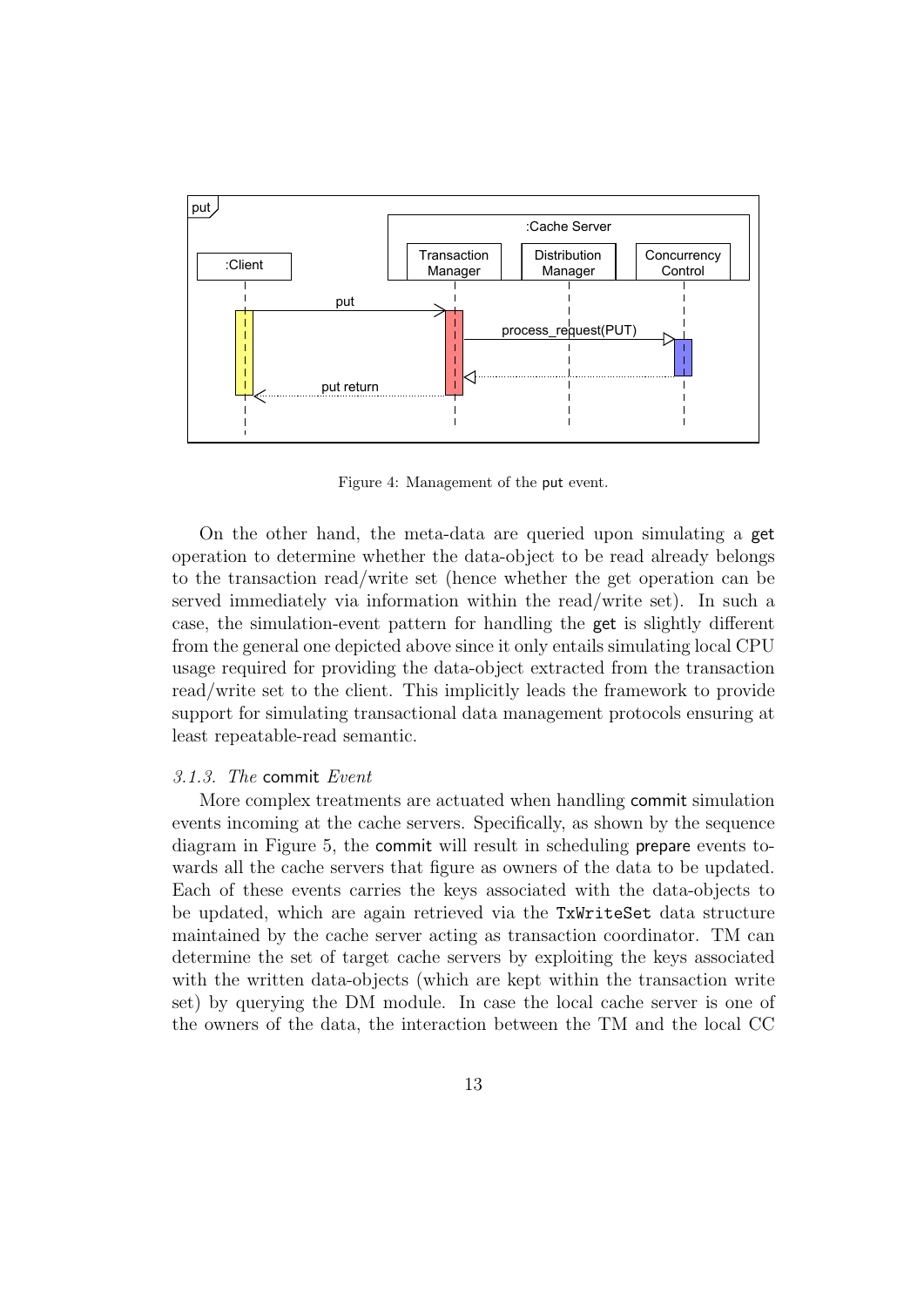takes place as a simple synchronous procedure call. In any case, the CC module exhibits the same simulated behavior independently of whether the prepare phase for the transaction needs to run local tasks on the same cache server, or remote tasks. Hence, the CC module operates seamless of any simulated data distribution/replication scheme. For the preparing transaction, the framework logs the identities of the contacted servers, and then waits for the occurrence of **prepare\_reply** simulation events scheduled by any of these servers.

In case the prepare reply events are positive from all the contacted servers, final commit events are scheduled for all of them, which will ultimately result in invocations of the CC module. On the other hand, abort events are scheduled in case of negative prepare outcome. Further, for the case of primary ownership, the commit events are propagated to the non-primary owners, in order to let them reflect data update operations.

Upon finalization of a transaction, TM automatically invokes the module finalizeTransaction, which receives as input the pointers to both TxInfo and TxStatistics records so as to allow for their update (particularly the statistics). The release of these buffers within the framework is again handled automatically. However, before releasing any of them, the module statisticsLog is called, passing as input pointers to both of them, allowing the modeler to finally log any provided statistical data.

## *3.1.4. Details on the CC Module*

Let us now detail the behavior of the CC simulation module. By the above description, this module is invoked by TM upon the occurrence of get or remote get events, put events, prepare events, and commit events. The CC module is oblivious of whether a requested action is associated with some local or remotely-executed transaction. It takes the following input parameters:

- a pointer to the TxInfo record;
- a pointer to TxStatistics (or NULL if the cache server is not the transaction coordinator);
- the type of the operation to be performed (read, write, prepare or commit);
- the key of the data-object to be involved in the operation.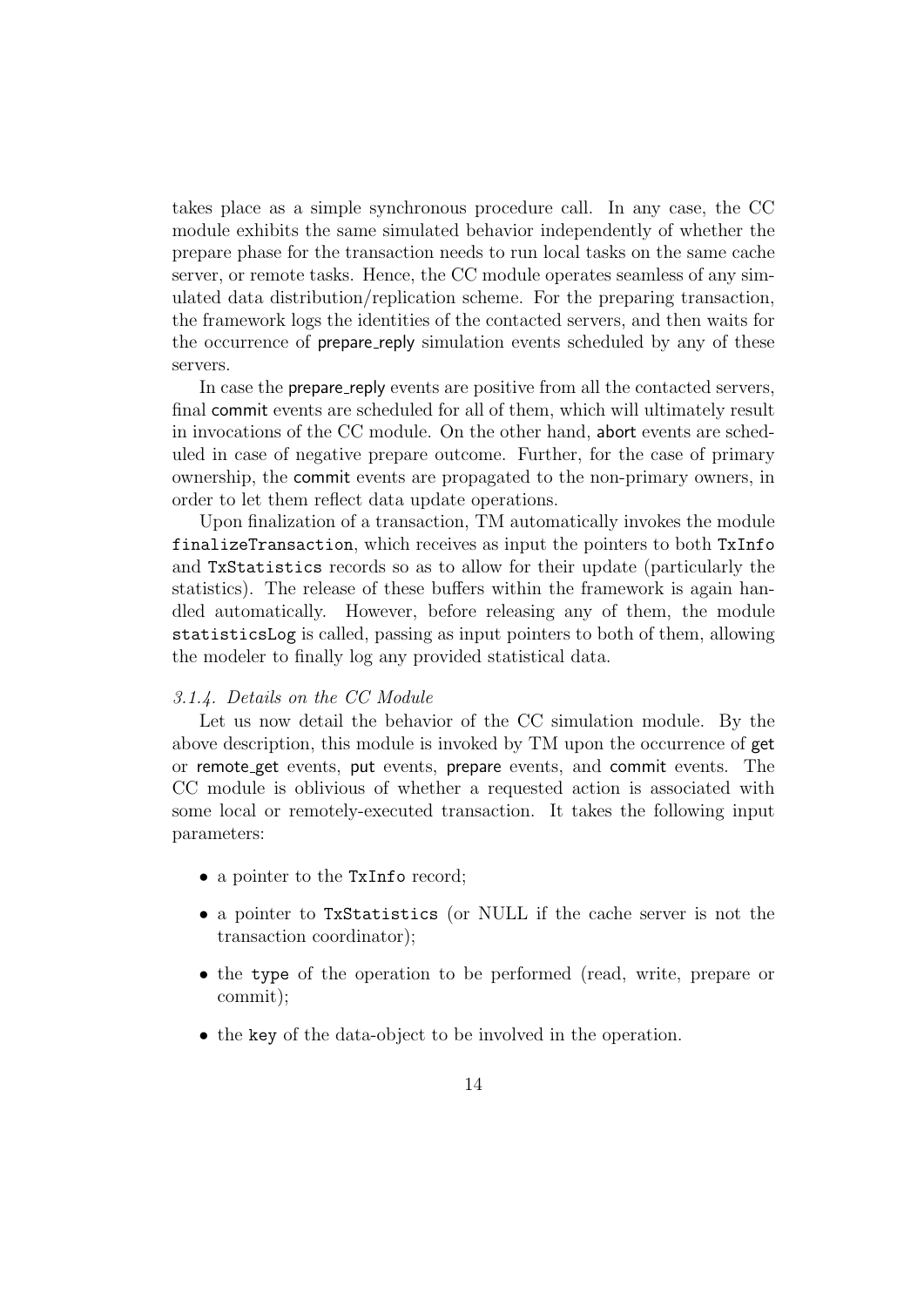

Figure 5: Management of the commit event.

On the other hand, CC can reply to invocations from TM via the return values listed below:

- *•* WAIT, indicating that the currently requested operation leads to a temporary block of the transaction execution;
- *•* READ DONE, indicating that the data-object can be returned to the reading transaction;
- *•* WRITE DONE, indicating that the write operation has been processed;
- PREPARE DONE, indicating that the transaction has been successfully prepared;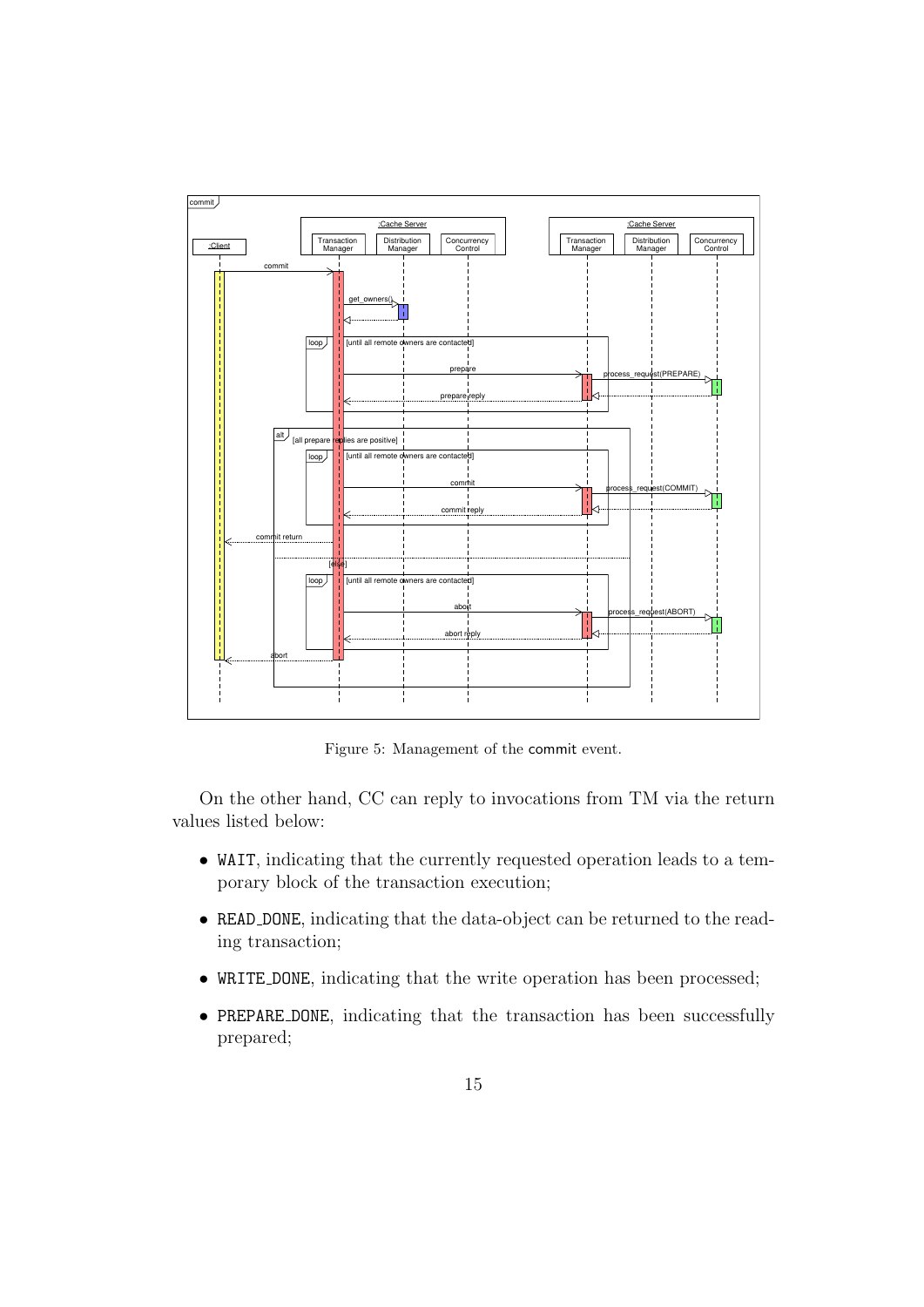- *•* PREPARE FAIL, indicating that the transaction prepare stage has not been completed correctly; and
- COMMIT DONE, indicating that the transaction commit request has been processed.

Once the TM module takes back control upon the return of CC, the above return values trigger the generation of actual simulation events to be exchanged across different simulation objects. As an example, PREPARE DONE and PREPARE FAIL return values give rise to the scheduling of the aforementioned prepare reply events, with proper payload (indicating positive or negative prepare outcomes).

Finally, a callback mechanism allows CC to notify to TM the change of the state of any previously blocked transaction (so as to allow TM to schedule, e.g, the **prepare\_reply** event towards the transaction coordinator), and to request TM to schedule timeout events, which can be useful in scenarios where CC actions are also triggered on the basis of passage of time.

#### *3.2. The Client Simulation-Object*

Client simulation objects have an internal structure that does not need to be changed by the simulation modeler. In fact, he only needs to specify, via configuration files within the framework, what type of probability distribution must be used for determining the data to be accessed, and what distributions need to be used for determining the number of operations to be executed within a transaction and the type (read or write) of each operation.

As for this aspect, the framework already offers the possibility to use differentiated access distributions, some of which are analytic, while others have been determined by relying on traces of known benchmarks. Further, the clients can be configured in order to simulate either an open or a closed system. For the former case, the simulation modeler needs to specify the rate of generation of transactions at the client side. As a final note, our client simulation object also embeds the possibility to generate the workload by directly relying on traces (rather than distributions derived from the traces).

## *3.3. Modeling Message Exchange Dynamics via Machine-Learning*

As hinted, our framework relies on black-box, machine-learning-based modeling techniques to forecast the dynamics at the level of the messagepassing/networking sub-system. Developing white-box models (e.g. simulative models) capable of capturing accurately the effects by contention at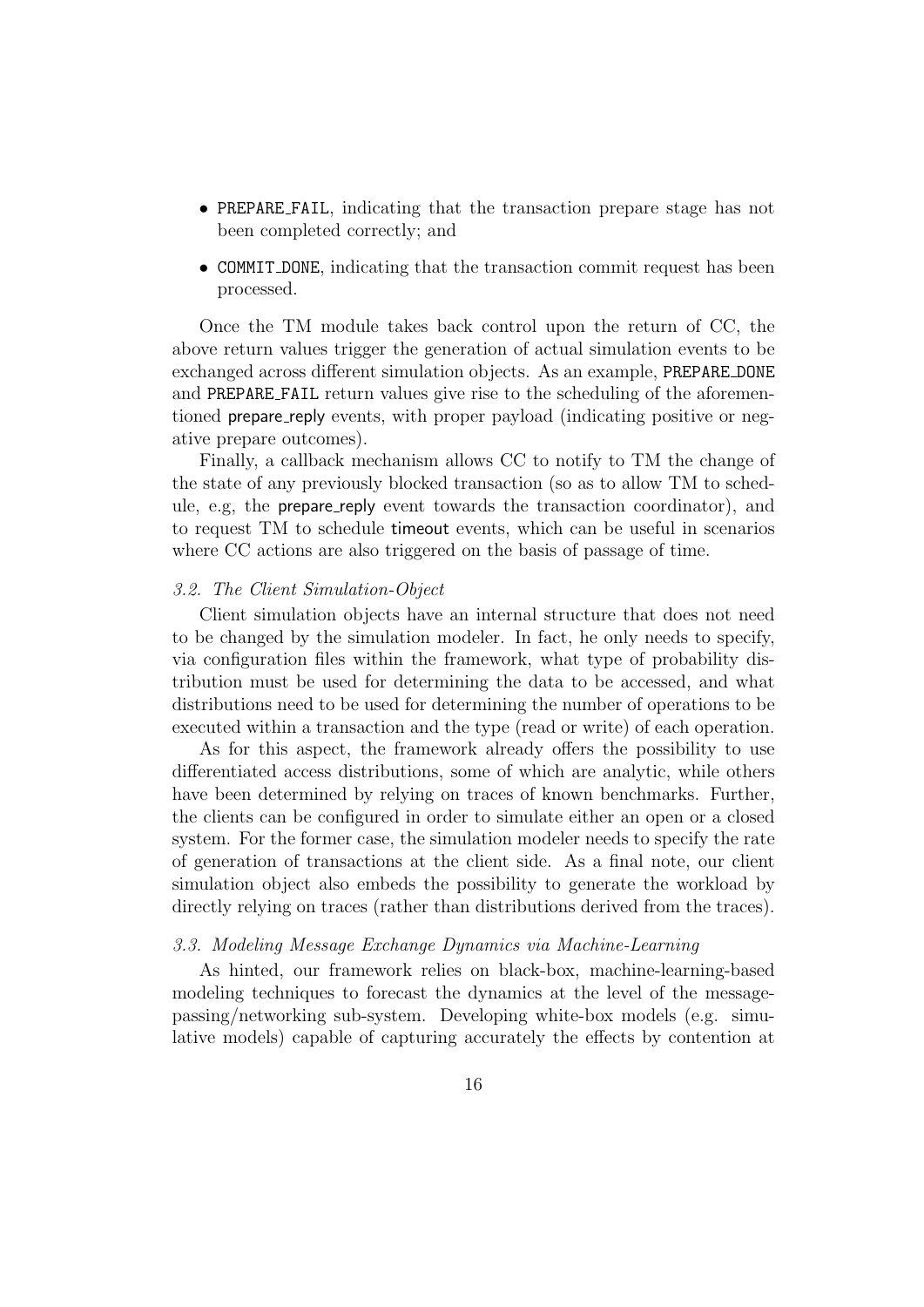the network level on message exchange latencies can in fact be very complex (or even non-feasible, especially in virtualized cloud infrastructures), given the difficulty to gain access to detailed information on the internals of messaging/network-level components [8].

As already mentioned, contention on the network layer, and the associated message delivery delay, can have a direct impact on the latency of two key transaction execution phases within the data grid, namely the distributed commit phase, and the fetch of data whose copies are not locally kept by the cache server, given that the whole data-set might be only partially replicated across the nodes (e.g. for scalability purposes). These latencies, in their turn, may affect the rate of message exchange, and so the actual load on the messaging system (in the simulated configuration of the workload and for the specific data grid settings).

More in general, estimating (hence predicting) the message transfer delay while simulating some data grid system deployed over a specific networking software/hardware (virtualized) stack boils down in our approach to a nonlinear regression problem, in which we want to learn the value of continuous functions defined on multivariate domains. Given the nature of the problem, we decided to rely on the Cubist machine learning framework [27], which is a decision-tree regressor that approximates non-linear multivariate functions by means of piece-wise linear approximations. Analogously to classic decision-tree-based classifiers, such as C4.5 and ID3 [28], Cubist builds decision trees choosing the branching attribute such that the resulting split maximizes the normalized information gain. However, unlike C4.5 and ID3, which contain elements in a finite discrete domain (i.e., the predicted class) as leaves of the decision tree, Cubist places a multivariate linear model at each leaf.

Clearly, the reliance on machine-learning requires building an initial knowledge base in relation to the networking dynamics of the target virtualized infrastructure (as observable from the outside, in compliance with the blackbox approach that characterizes machine-learning methods), for which we need to simulate the behavior of some specific data grid system (or configuration) run on top of it. This can be achieved by running (possibly once) a suite of (synthetic) benchmarks that generate heterogeneous workloads in terms of mean size of messages, memory footprint at each node, CPU utilization, and network load (e.g. number of transactions that activate the commit phase per second). As for this aspect, one could exploit some (open source) data grid system relying on the specific messaging layer for which the machine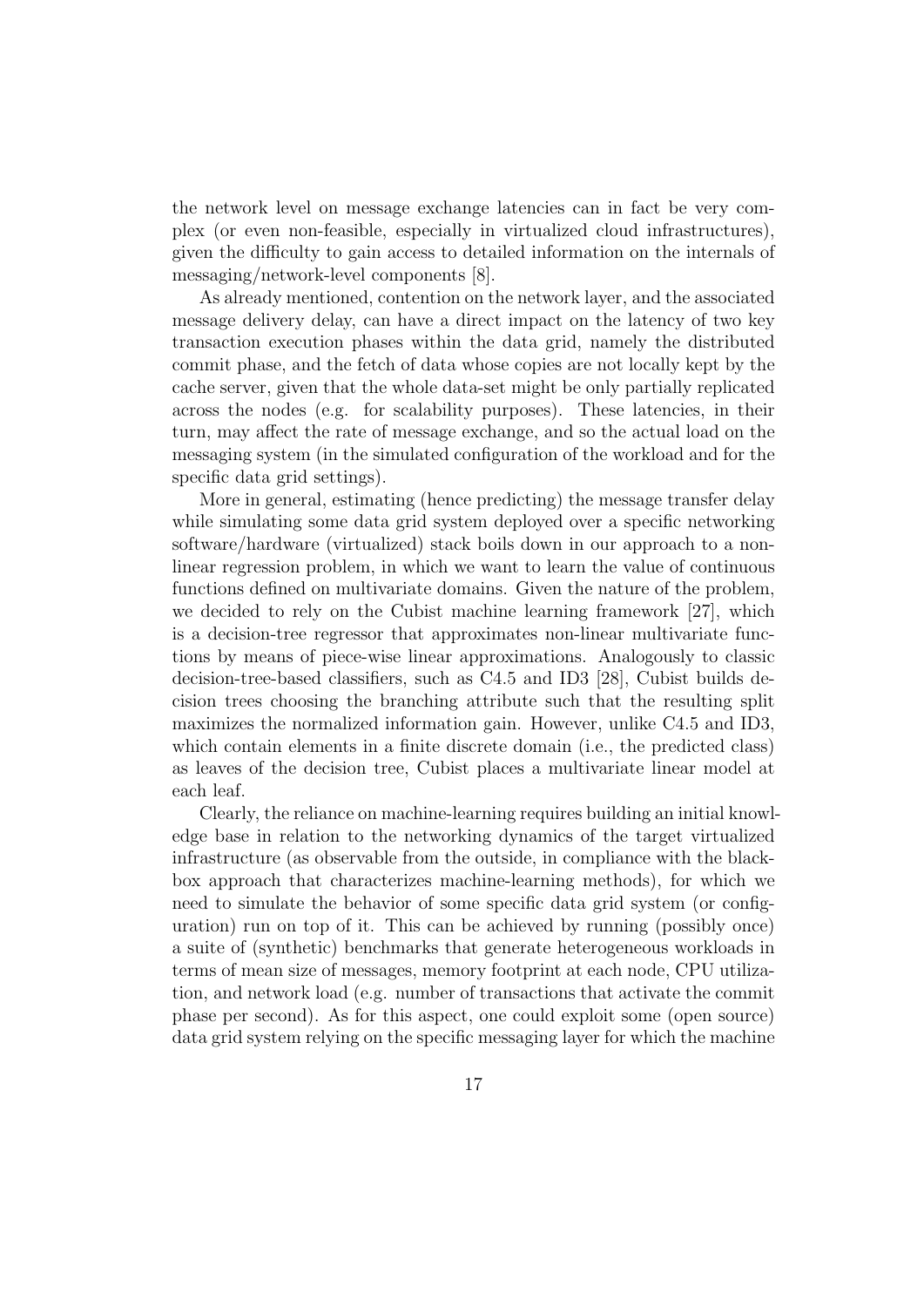learner must provide the predictions. This approach looks perfectly suited for data-grid providers (namely for scenarios where the data-grid system is provided as a PaaS [29]), given that they can take advantage of (historical) profiling data related to specific (group) communication and messaging systems run on top of given (consolidated) virtualized platforms.

Also, it is well known that the selection of the features to be used by machine-learning toolkits plays a role of paramount importance, since it has a dramatic impact on the quality of the resulting prediction models. Such set of features has to be highly correlated to the parameters the machine learner is going to predict, namely the message transfer delay across nodes within the system. In the following, we list the set of features we selected, also motivating our choices:

- Used memory: it has been shown that the memory footprint of applications can affect significantly the performance of the messaging layer [5, 8].
- CPU utilization: this parameter is required given that the message delivery latency predicted by our machine learner includes a portion related to CPU processing (such as the marshalling/unmarshalling of the message payload).
- The message size: this parameter is of course highly related to the time needed to transmit messages over the (virtualized) networking infrastructure.
- The number of message exchange requests per second: this parameter provides a good indicator of the network utilization.

Clearly, predicting metrics such as the message delivery latency under a specific simulation scenario depends on how the simulation model progresses, e.g., in terms of simulated system throughput and consequent actual number of message exchange operations per second (see the last parameter listed above). These parameters, as well as others (like the average size of exchanged messages), are in their turn targeted in the estimation process by simulation. Hence they might be unknown at the time the machine learner is queried during the simulation run.

This problem is intrinsically solved by the specific way we couple simulative and machine learning components. Particularly, when a prediction on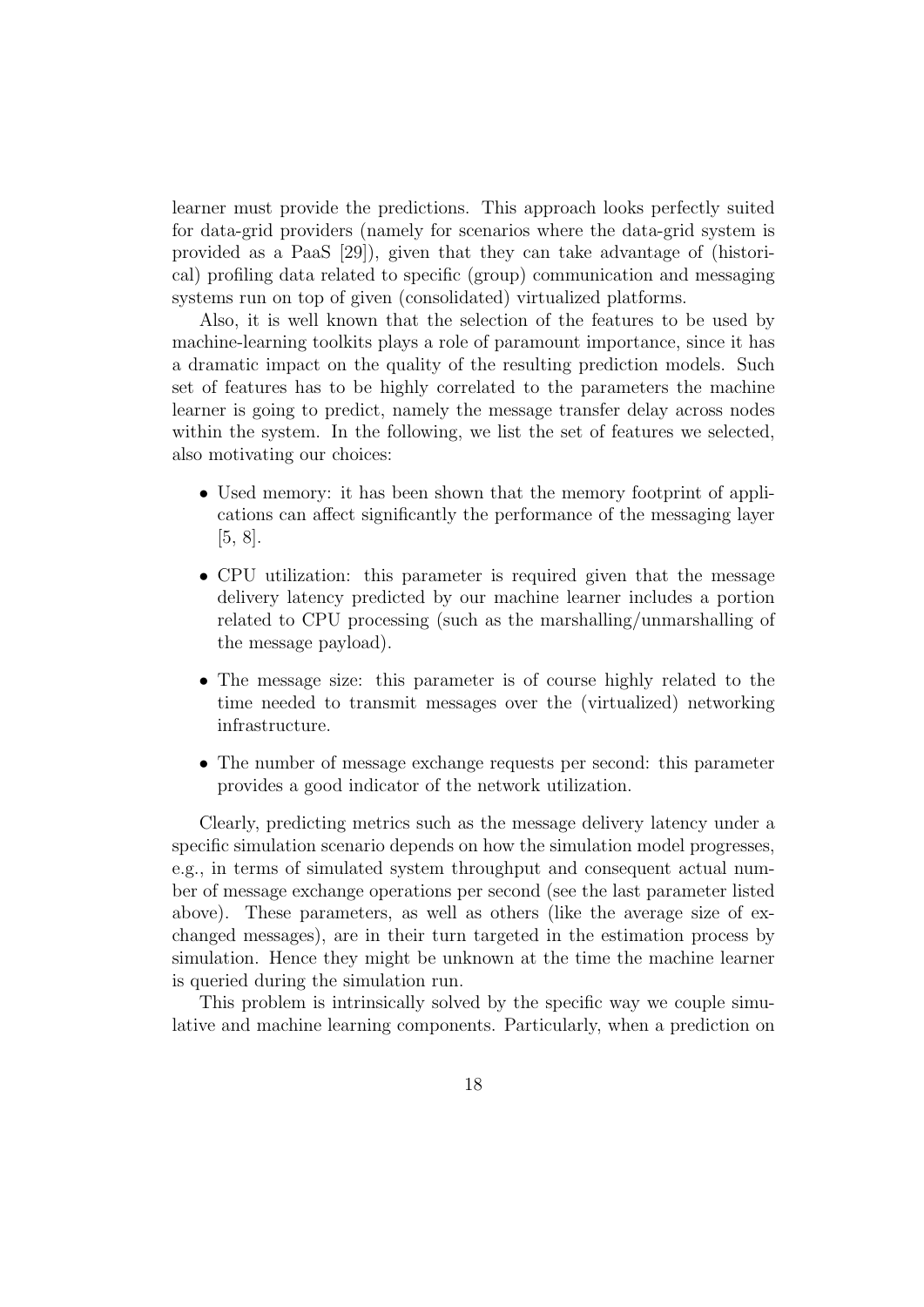

Figure 6: Coupling of simulative and machine learning components.

the delay of message delivery is required for a specific message send operation, the simulative components compute (estimate) the values needed as input by the machine learning component, depending on the current simulated system state. This is done easily and efficiently given that in our framework all the values of the parameters required in input by the machine learner (e.g. the current CPU utilization) to carry out its prediction are constantly updated, hence they are readily available. By using these values, the actual query to the machine learner is issued to determine the timestamp of the discreteevent associated with the message delivery along the simulation time axis. This coupling scheme is depicted in Figure 6, and the actual implementation of this kind of interaction within our framework has been based on linking Cubist as a library directly accessible (invocable) by the simulation software.

This coupling approach leads the machine learner to output "updated" prediction for the message transfer delay (as a function of the message size), while the simulation run approaches the steady state value for the targeted parameters to be estimated (e.g. the system throughput, which may in turn depend on parameters like CPU usage). Hence, the process of "rejuvenating" the predictions by the machine learner ends upon converging towards the actual final estimation of the target parameters by the simulation run.

# *3.4. A Final Overview of the Framework Architecture*

In Figure 7 we present the component diagram of our proposed framework. As mentioned, the essential building blocks are the *Client* and the *Cache Server* components. The former relies on the *Configuration & Knowledge Base Manager* component, which is in charge of managing the configuration file (used by the framework to initialize the simulation and determine how data access patterns should be driven). Depending on the actual configuration, the *Client* component interacts with either the *Trace* or the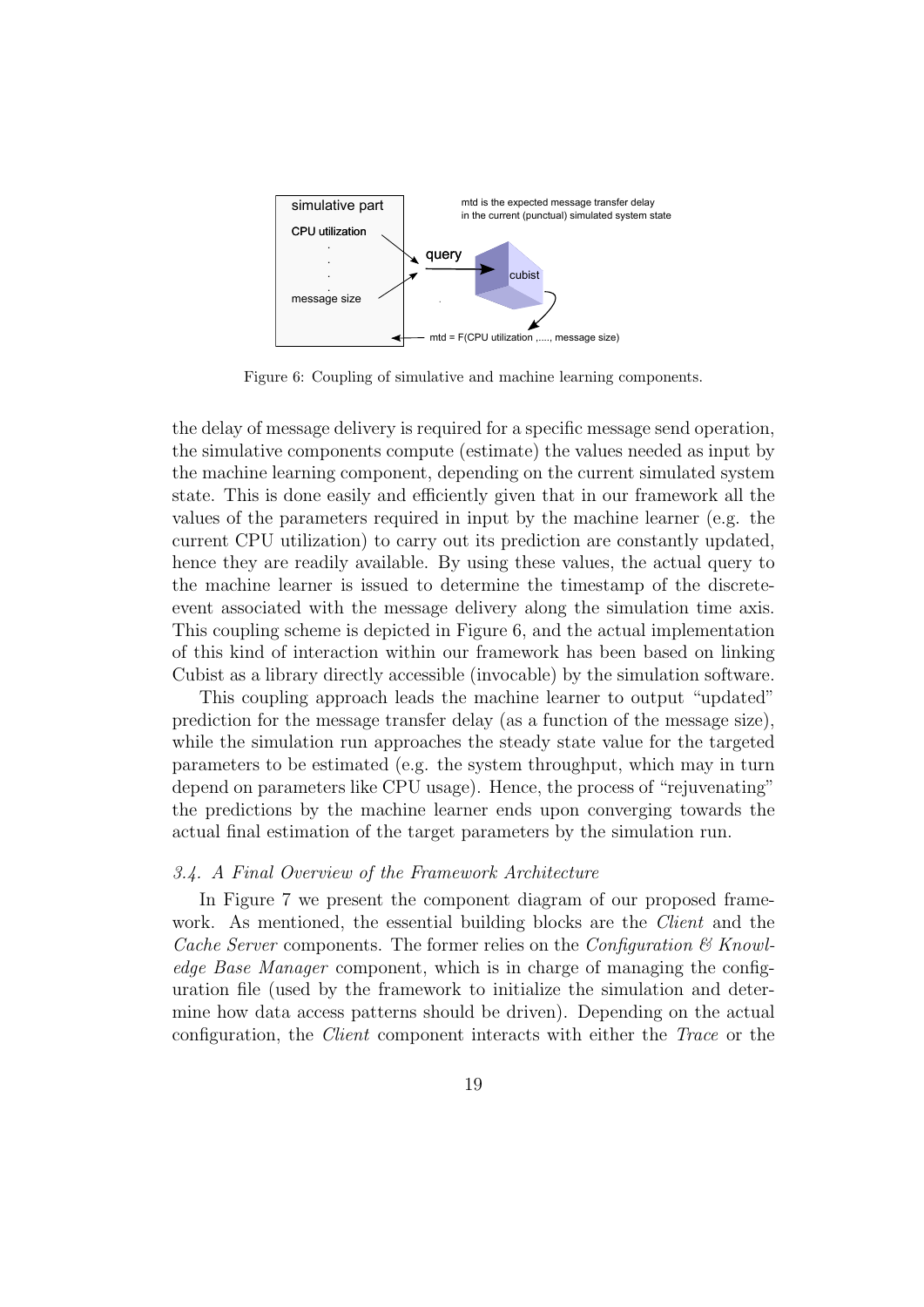*Generator* component. The former is in charge of telling the *Client* what is the actual data pattern access depending on a real-word trace file which *Trace* is able to parse and manage. The latter, on the other hand, randomly generates different data access patterns depending on the configuration of the framework.

The *Client* component interacts with the *Discrete Event Simulation Engine* by means of Process and Schedule ports. While our implementation of the *Discrete Event Simulation Engine* relies on an optimized sequential calendar-queue-based scheduler, this component can be easily replaced by any available Discrete-Event System, provided that the used ports (and their interface-specification) are the same. The *Discrete Event Simulation Engine* component lets the *Client* and *Cache Server* components exchange messages and process them in a timestamp-ordered way, thus ensuring consistency of the overall simulation. The *Cache Server* component, on its turn, implements all the already described facilities, and explicitly interacts with the *Cubist* component so as to retrieve Message Latency Predictions, associated with, e.g. network delays. In order for *Cubist* to provide predictions which are representative of the currently-simulated system, it is connected to the *Configuration & Knowledge Base Manager* component to retrieve the knowledge base related to the current deployed system, which is in turn used by *Cubist* to make actual predictions. The *Cache Server* component also interacts with the *Configuration & Knowledge Base Manager* component in order to get information on the selected policy for placing data-object copies across the different cache servers. This is required in order to determine data ownership. In our current implementation *Configuration & Knowledge Base Manager* already offers the support for classical placement policies such as consistent hashing based ones [37].

By the framework structure, the only component that needs to be modified in order to build models of different data grid systems (e.g. based on different distributed coordination schemes) is the *Cache Server* component. Also, by the capabilities that are already offered by the actual architecture of this component, re-modeling can be done by only dealing with transaction identifiers, basic transaction setup information and relations across different transactions, on the basis of the actual data-objects locally hosted by a given cache server. This is a relevant achievement when considering that great research effort is currently being spent in the design of concurrency control algorithms suited for cloud data stores, which provide differentiated consistency vs scalability tradeoffs (see, e.g., [22, 23, 24, 25, 26]), each one fitting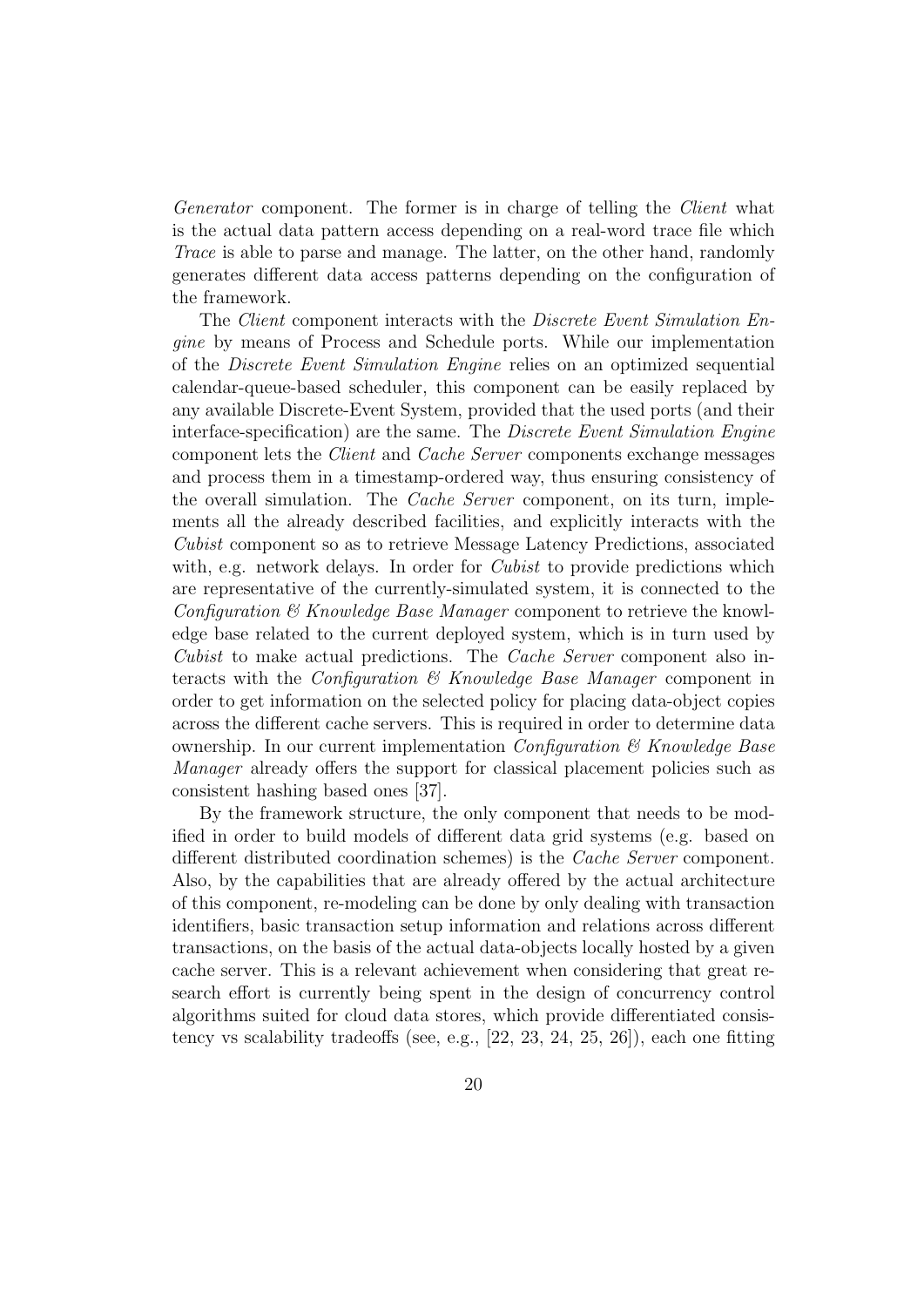

Figure 7: Components diagram.

the needs of different application contexts. Having the possibility to provide simulation models of such differentiated algorithms by exploiting our framework can definitely reduce the time and effort required for assessing their potential.

To determine what are the locally hosted data-objects, hence the locally hosted keys, the CC module within the *Cache Server* component accesses a hash table that gets automatically setup upon simulation startup (as hinted, by exploiting the Data Placement port of the *Configuration & Knowledge Base Manager* component). On the other hand, the meta-data required to keep relations across active transactions, (e.g. wait-for relations), and the corresponding data structure is completely left to the simulation-modeler. However, the actual instance of this data structure can be accessed via a special pointer which is passed to the CC module by the framework as an additional input parameter. We note that if the pointer value is NULL, then CC has not yet allocated and initialized the structure, hence this must be done, and the actual pointer to be used in subsequent calls to CC can be setup and returned upon completion of the current CC execution.

# **4. Experimental Study: Framework Validation and Usage**

The skeleton operations described in the former session, such as the ones related to 2PC coordination, compose the foundational/base simulative model of our framework, which users can extend and customize to meet their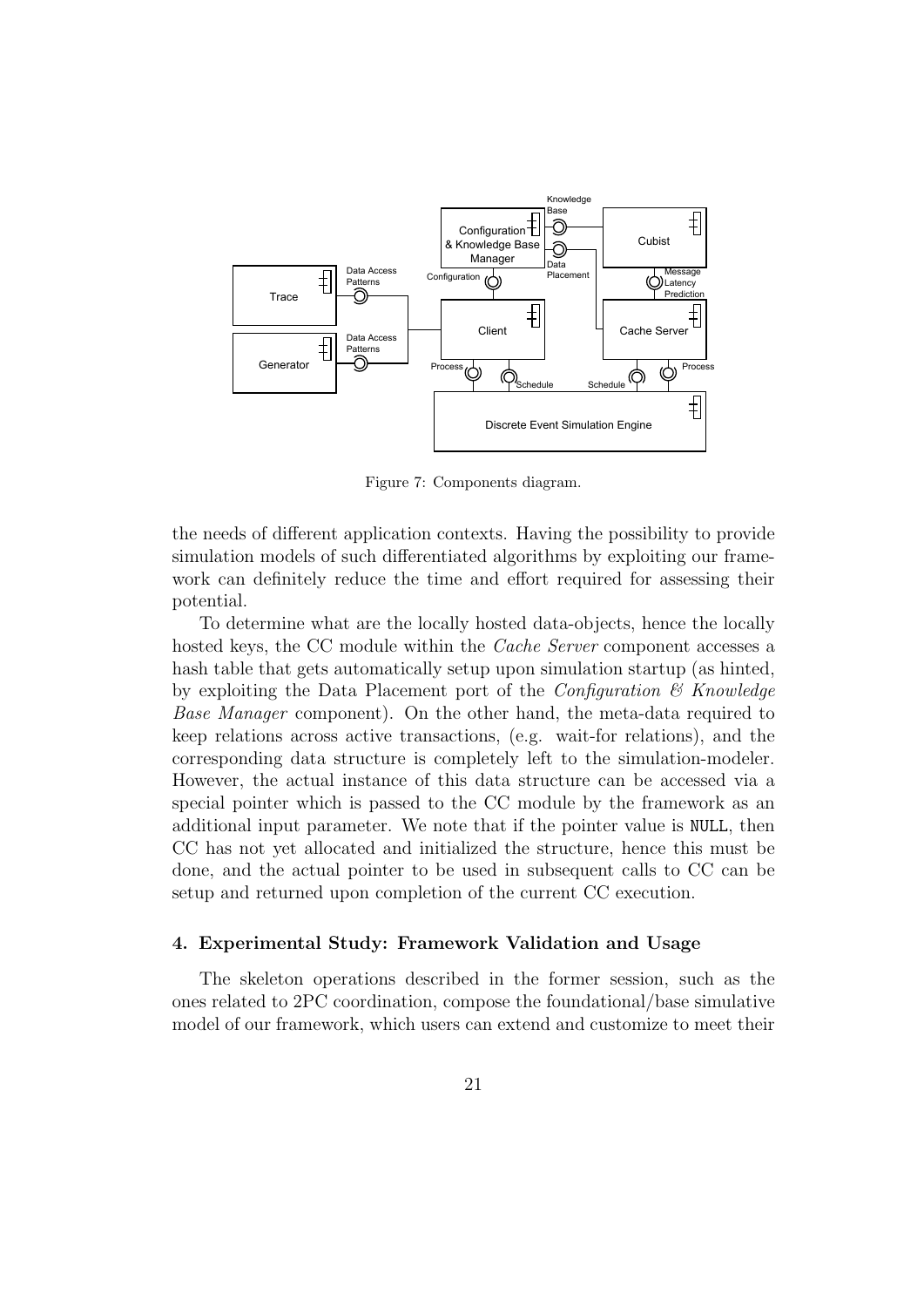needs. For this reason, we have decided to provide validation data for a case study where we compare the framework outputs against real data achieved by running a data grid system exactly exploiting such an archetypal 2PC coordination paradigm. In particular, we present data from a study where we compare simulated performance results with the corresponding ones achieved by running the 2PC-based Infinispan data grid system by JBoss/Red-Hat [1].

Our experimentation has been based on a wide spectrum of system settings given that we consider large scale deployments on top of both public and private cloud systems. Further, the workloads generated in our tests are based on various configurations of the YCSB benchmark by Yahoo [10]. Given that this benchmark has been devised just to assess (cloud suited) in-memory data stores, its employment further contributes to the relevance of the selected experimental configurations.

The last part of this section is devoted to presenting the results of an experimentation where the framework is exploited for on-line capacity planning and reconfiguration purposes. The outcome by this part of the experimental study complements the validation data we report.

## *4.1. The Infinispan Data Grid and its Integration with the Framework*

Infinispan is a popular open source in-memory data grid developed in Java currently representing both the reference data platform and the clustering technology for JBoss, which is the mainstream open source J2EE application server. Infinispan exposes a pure key-value data model, and maintains data entirely in main-memory relying on replication as its primary mechanism to ensure fault-tolerance and data durability. As other recent (NoSQL) platforms, Infinispan opts for weakening consistency in order to maximize performance. Specifically, it does not ensure serializability [30], but only guarantees the Repeatable Read ANSI/ISO isolation level [31]. At the same time, atomicity of distributed updates is achieved via 2PC. This is used to lock all the data-objects belonging to the write-set of the committing transaction, so as to atomically install the corresponding new data versions. The old committed version of any data-object remains anyhow available for read operations until it gets superseded by the new one.

In the Infinispan configuration selected for our experiments, the 2PC protocol operates according to a primary-owner scheme. Hence, during the prepare phase, lock acquisition is attempted at all the primary-owner cache servers keeping copies of the data-objects to be updated. If the lock acquisition phase is successful, the transaction originator broadcasts a commit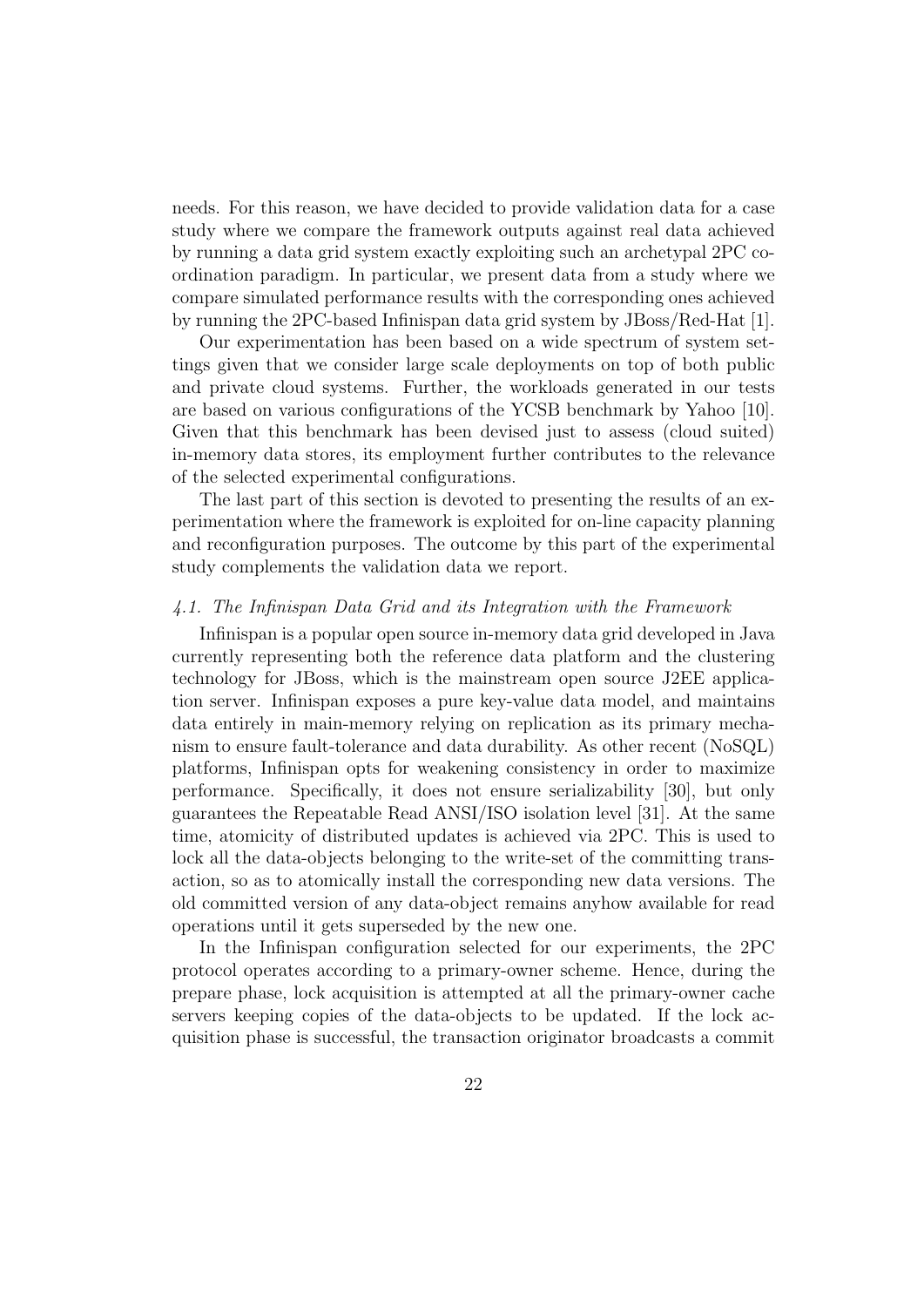message, in order to apply the modifications on these remote cache servers, which are propagated to the non-primary owners.

Clearly, the integration of our simulative framework with a real product such as Infinispan, for either validation or operations like (on-line) capacity planning of the data grid system, requires specific steps. In what follows we presents the steps we have carried out, which led the framework to be fully integrated within the Cloud-TM open source platform [29], namely a data grid platform entailing (on-line) reconfiguration and optimization capabilities. Clearly, our explanation can be used as a reference for the integration and usage of the framework in systems based on data grid products other than Infinispan.

#### *4.1.1. Infinispan Core Internals*

Infinispan relies on an architecture based on *Commands* and *Managers*. A Command is a Java object that represents a single operation, e.g., a begin transaction or a get key; a Manager is a software component that is responsible for carrying out operations needed to execute Commands, e.g., acquiring locks. Infinispan implements the *visitor* pattern [32] to relate Commands and the corresponding actions to be executed by Managers. In particular, an *Interceptor* is a Java object that serves the role of *visitor*, i.e., it acts as a hook between a Command *cmd* and the set of Managers that have to perform some operations to bring *cmd* to completion. A *visitCmdCommand* method is exposed by an Interceptor to register the logic that is in charge of dealing with a command of type *cmd*, e.g., CommitCommand.

For example, the LockingInterceptor deals with everything pertains locks, e.g., interacting with a LockManager for their acquisition and release, whereas the RPCManager handles the interactions with remote nodes, e.g., by invoking remote procedure calls corresponding to remote gets and dissemination of prepare/commit/rollback operations. Simplified snippets of code illustrating the tasks performed by the LockingInterceptor and the LockManager are provided, respectively, in Figures 10 and 8.

In a dual fashion, the CommitCommand is visited by the LockingInterceptor to trigger the release of locks upon the successful execution of a transaction and by the DistributionInterceptor to communicate the successful outcome of the transaction to other involved nodes. Figure 11 provides a simplified example of a Command implementation, by reporting how the CommitCommand accepts visiting Interceptors.

Interceptors are layered in a *chain*: when a transaction issues an opera-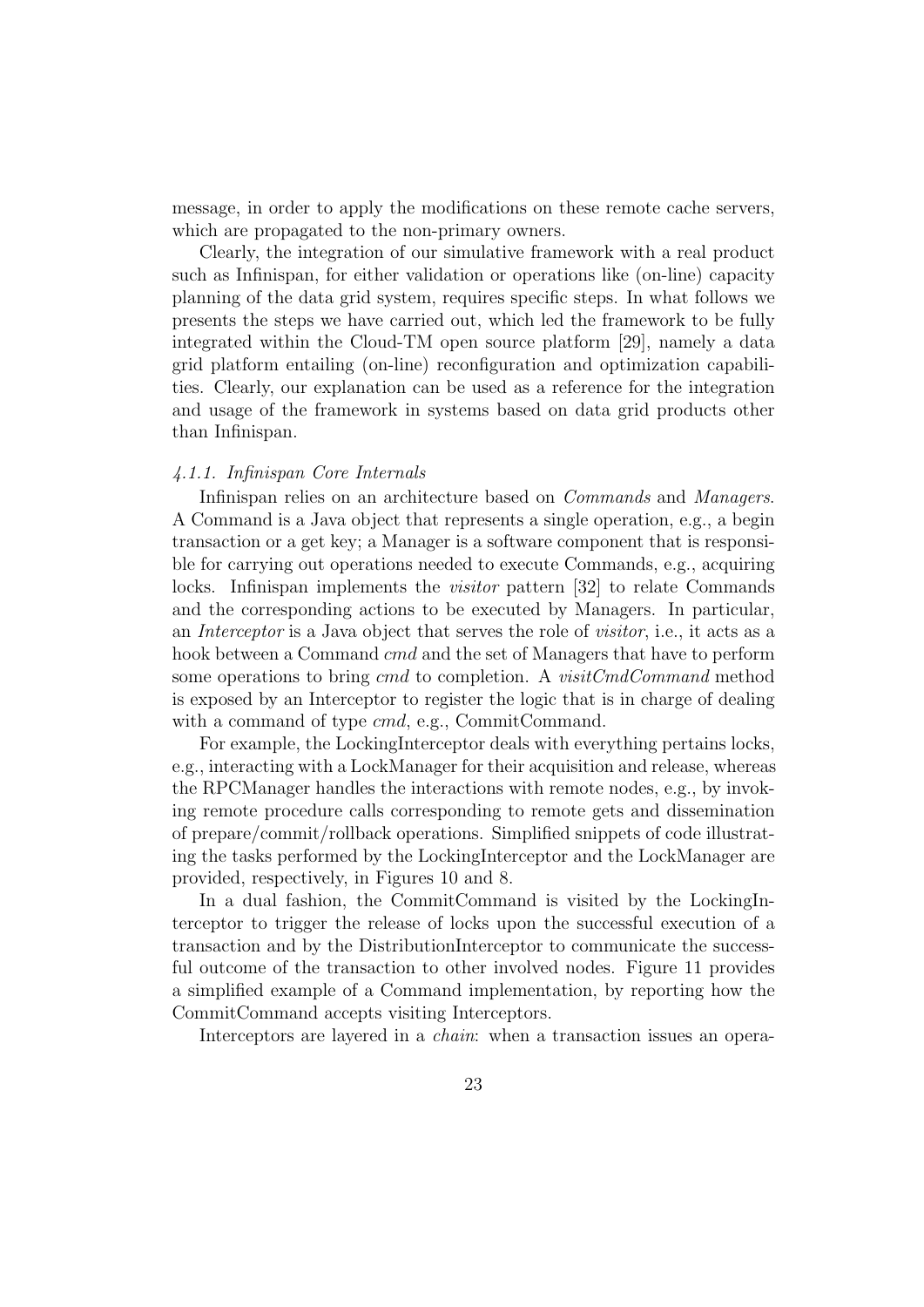```
public class LockManagerWrapper implements LockManager {<br>private LockManager actualLockManager; //Actual LockManager implementation
          public LockManagerWrapper (LockManager actual) {
       this . actualLockManager = actual;
   }
   public boolean acquireLock (Object key....) {
              boolean locked;<br>//Obtain the statistics ' container for the current transaction
       Transactions Statistics transaction Statistics =
                         TransactionsStatisticsRegistry .getCurrentTransactionStatistics();
       \lceil \text{locked} \rceil = \text{actual} \cdot \text{acquireLock}(\text{key}, \ldots); //invoke the actual LockManager
       i f ( l o c k e d ) {
           transactionStatistics.addTakenLock(key); //Keep track of the
       }
e l s e {
          what eContention Stats (transaction Statistics, key); //Track lock contentions
       }<br>return locked;
   }
    . . .
}
```
Figure 8: The LockManagerWrapper collects locks-related statistics; it encapsulate the original Infinispan implementation of the LockManager, so as to avoid changing its internals.

```
c l a s s T r a n s a c t i o n S t a t i s t i c s {
      long initTime; //Wall–clock timestamp corresponding to the begin of the transaction<br>long endLocalTime; //Wall–clock Timestamp set upon the distributed commit phase<br>long initCpuTime; //CPU Timestamp corresponding to the beg
     MapくObject, Long> acquiredLocks = new HashMap<Object, Long>(); //Track locks/hold-time<br>...
}
```
Figure 9: The TransactionStatistics maintains low-level statistics about a single transaction. It is retrieved by invoking the static method getCurrentTransactionStatistics() of the class TransactionsStatisticsRegistry (not shown), so as to guarantee it is accessible from any point in the code.

tion, the corresponding Command is created and pushed down the interceptors chain until completion, i.e., until it has been visited by every interceptor for which it has registered a corresponding hook. This scheme also applies to operations coming from remote nodes: for example, upon receiving the request to serve a remote get, the corresponding command is created on the receiving node and pushed down the Interceptors chain to be executed.

#### *4.1.2. Collecting Run-time Data in Infinispan*

Infinispan natively keeps track of basic performance indicators, like the time it takes to complete a two-phase commit or the ratio between local and remote operations. On top of that, we have extended Infinispan's architecture so as to collect a number of additional low-level statistics aimed at monitoring the behavior of the running application over time and at characterizing its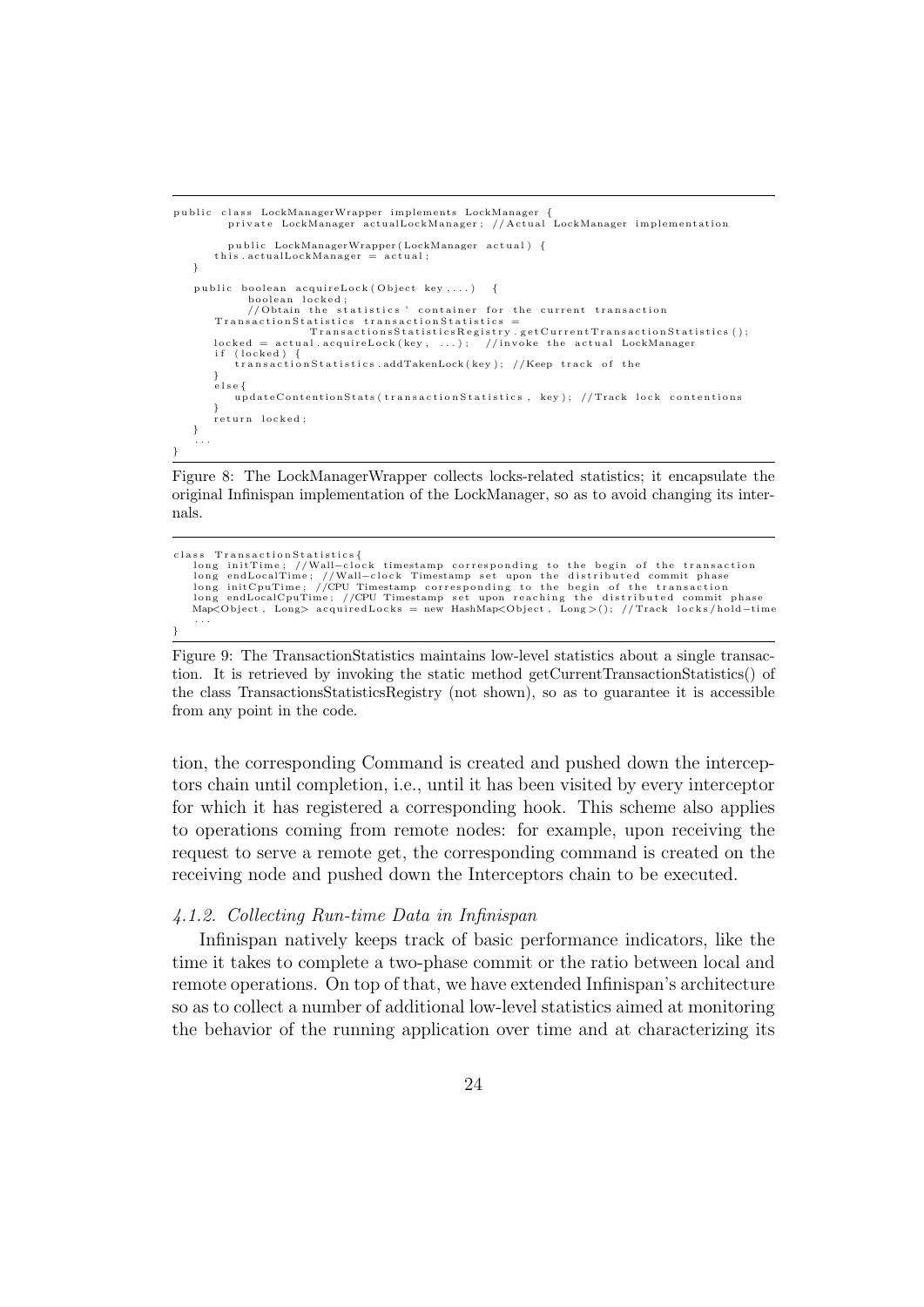```
class Locking Interceptor extends Abstract Locking Interceptor implements Visitor {
   private LockManager lockMager;
   public Object visitCommitCommand (CommitCommand command, TxInvocationContext ctx)
             throws Throwable {
       try {<br>return super.visitCommitCommand(command,ctx); //Call parent's method<br>} finally {
          lockManager.unlockAll(ctx); //Release all locks
      }
    . . .
}
```
Figure 10: The LockingInterceptor visits Command objects to specific lock-related operations of the LockManager.

```
c l a s s CommitCommand{
    public Object accept Visitor (Invocation Context ctx, Visitor visitor) throws Throwable {<br>return visitor.visitCommitCommand ((TxInvocation Context) ctx, this);
                    v is it or . visit Commit Command ( ( Tx Invocation Context ) ctx, this );
    }
     . . .
}
```
Figure 11: The CommitCommand represents the commit operation of a transaction. It accepts Visitors, like the LockManagerInterceptor.

```
@MBean(objectName = "Statistics")description = "Component managing extended statistics relevant to transactions.")
class StatsInterceptor{
   public Object visitCommitCommand (TxInvocationContext ctx, CommitCommand command)
     throws Throwable {<br>//Obtain the statistics,' container for the current transaction<br>TransactionStatistics =<br>TransactionStatisticsRegistry.getCurrentTransactionStatistics();
         transaction Statistics. setTransactionOutcome (true); //Set the transaction as completed
          ...<br>Object ret = invokeNextInterceptor(ctx, command); //Invoke following interceptors<br>TransactionsStatisticsRegistry.terminateTransaction(transactionStatistics);
                                                                                                // Gather statistics
         return ret :
}
@ManagedAttribute(description = "Average number of puts by a successful transaction",<br>displayName = "No. of puts per successful local transaction")<br>public double getAvgNumPutsBySuccessfulLocalTx() {<br>//Retrieve the required
    }
     . . .
}
```
Figure 12: The StatsInterceptor is a custom Interceptor, designed by us to expose the gathered statistics via JMX and to collect some information by visiting commands. Annotations at the class and the method level are used by Infinispan to allow enable interaction with the class objects via JMX.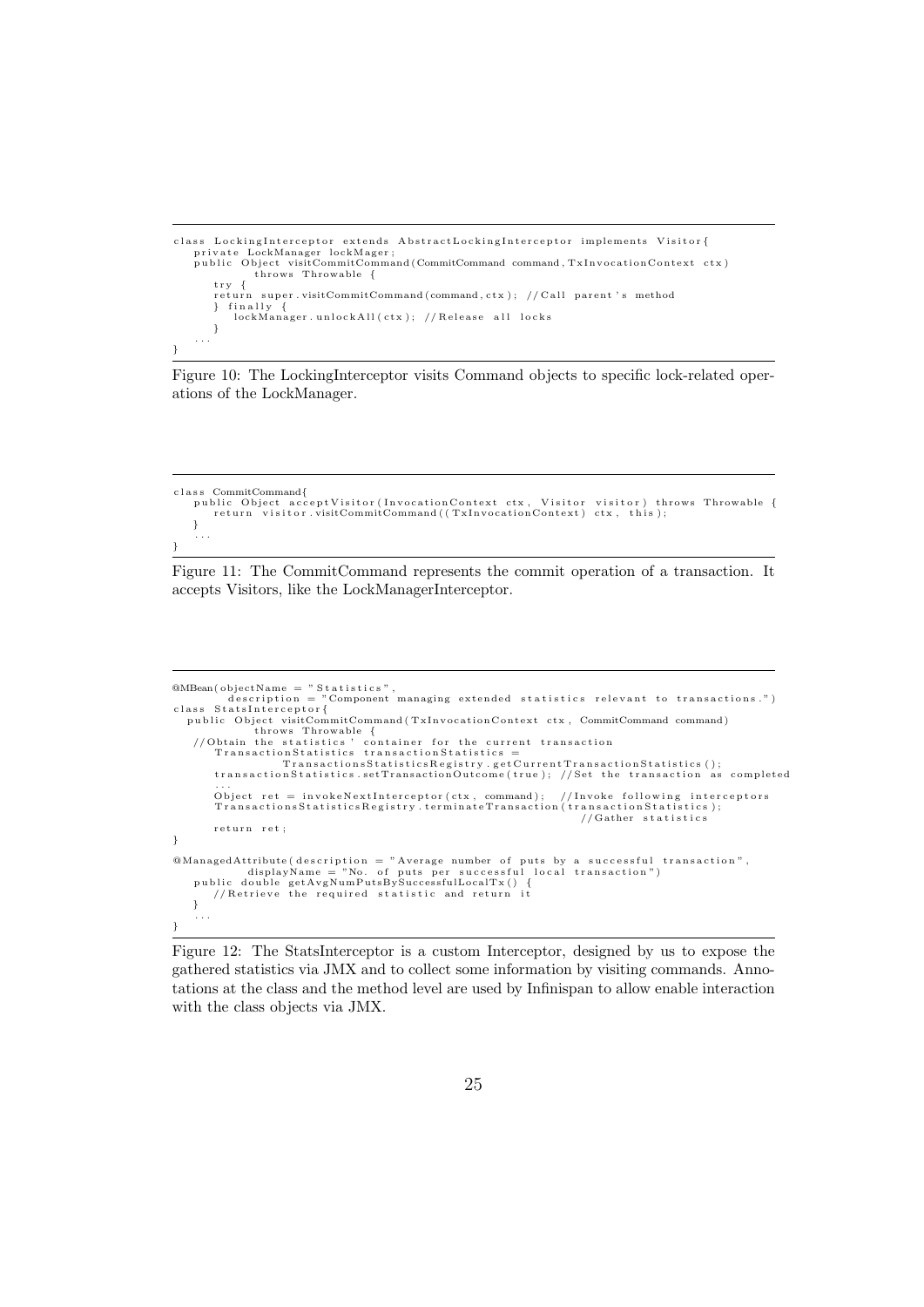workload (see Figure 9). This is needed in order to apply the proposed framework not only for performing off-line what-if analysis and capacity planning (for a real system), but also for carrying out automatic optimization and resource provisioning at runtime. The collection of statistics is performed transparently to the running application by injecting lightweight software probes: these are aimed at measuring CPU demands and response time of various operations, e.g., local/remote gets, prepare phases, lock hold times, and at collecting data access pattern information, e.g., data item popularity, number of puts/gets performed by transactions. These probes are inserted either at the Interceptor level, by means of specific Interceptors, or at the Manager level, by means of dedicated wrappers, as sketched in Figures 8 and 12 (<sup>6</sup> ). Aggregated statistics collected on an Infinispan node are stored in an ad-hoc data-structure, which can be queried by external processes via the JMX (Java Monitoring Extensions) technology  $(7)$ . The gathered information can be easily accessed either for visual inspection and monitoring, for example with simple tools like JStat  $(8)$ , or acquired to be further processed (e.g., averaged) so as to be given as input to the proposed simulation framework.

To this end, we have implemented a distributed monitoring system based on the Lattice Monitoring Framework, that has been widely used in successful Cloud monitoring/managemet projects such as the well known RESERVOR project [34]. This has been extended in order to gather not only statistics relevant to the utilization of physical resources, e.g., CPU and RAM, but also to collect the set of measurements taken at the Infinispan level, which (as pointed out) are exposed via JMX. On a periodical basis, statistics concerning load, resource utilization and workload characterization across the set of nodes in the data grid are collected by the distributed monitoring system and conveyed to an aggregator module. This module is responsible for aggregating and processing statistics, e.g., by computing average values, and for encoding them in a format that is consumable by the simulation framework to answer what-if queries. The overview of the final architecture is presented in Figure 13, which shows how a set of (virtual) machines and the hosted instances of Infinispan cache servers (the software –SW– part in

 ${}^{6}$ Further details about the collected statistics may be found in [33].

<sup>7</sup>http://www.oracle.com/technetwork/articles/java/javamanagement-140525.html

<sup>8</sup>http://docs.oracle.com/javase/7/docs/technotes/tools/share/jstat.html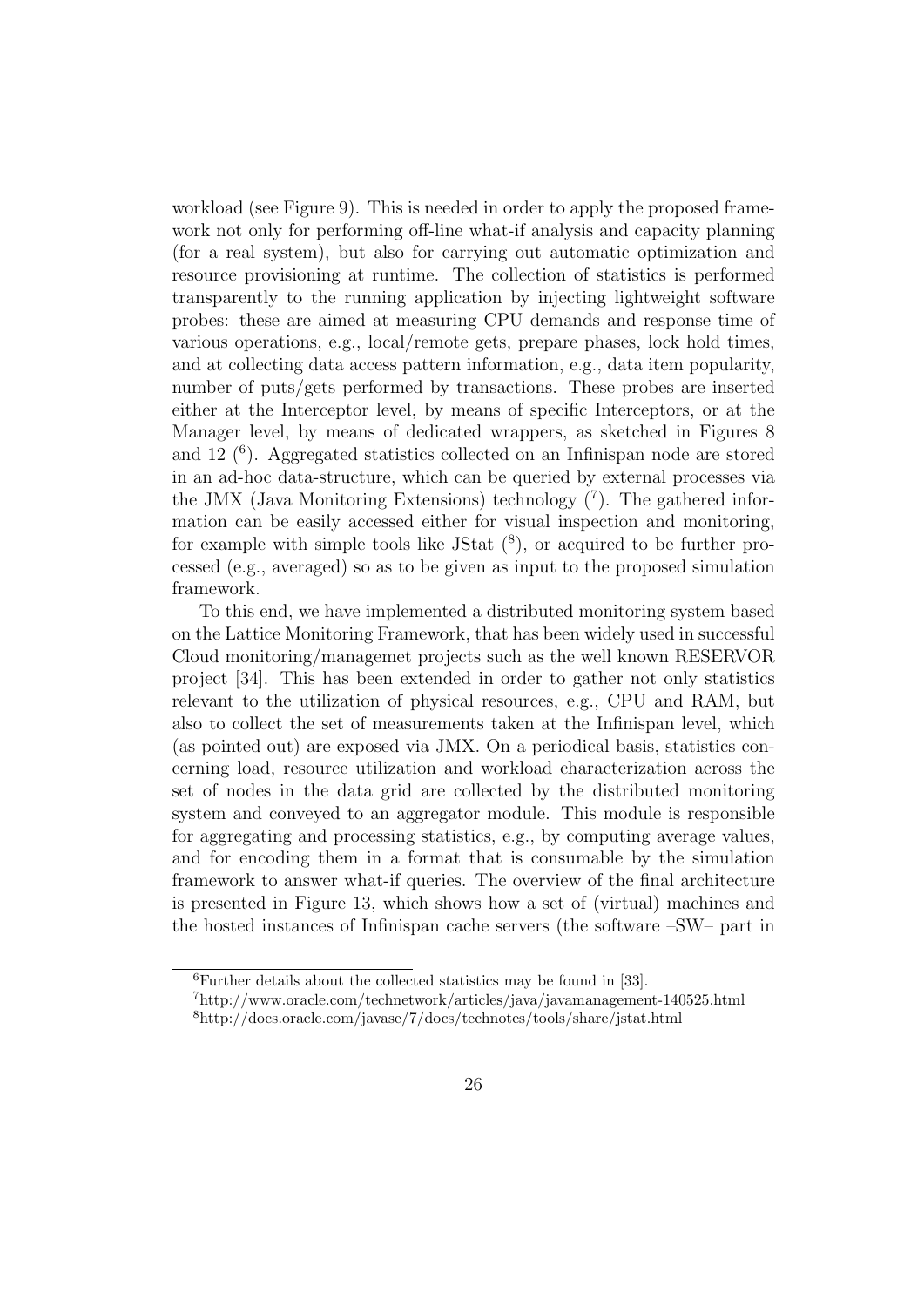

Figure 13: Architectural organization for (run-time) data acquisition and analysis.

the picture) are monitored by using multiple Lattice producer and a single lattice consumer. Also, the raw-data that are gathered via the log-service are then filled in input to a workload analyzer subsystem (acting as the aggregator) that is in charge of computing statistically representative average values, and is also in charge of running time-series analysis so as to embed capabilities of predicting variations of, e.g., the workload intensity. The latter aspect can be particularly interesting for on-line capacity planning, where prediction models as the ones offered by our framework can be queried by filling them with the predicted workload in order to determine optimal well suited configurations to be put in place just to cope with expected workload variations.

### *4.2. Cloud Infrastructures Exploited in the Validation Study*

The experimental test-bed for our validation study consists of a private and a public cloud infrastructure. The Virtual Machines (VMs) deployed on both clouds are equipped with 1 Virtual CPU (VCPU) and 2GBs of RAM. They all run a Fedora 17 Linux distribution with kernel 3.3.4.

The private cloud consists of 140 VMs deployed over a cluster composed of 18 machines equipped with two 2.13 GHz Quad-Core Intel(R) Xeon(R) processors and 32 GB of RAM and interconnected via a private Gigabit Ethernet. Openstack Folsom is employed to regulate the provisioning of re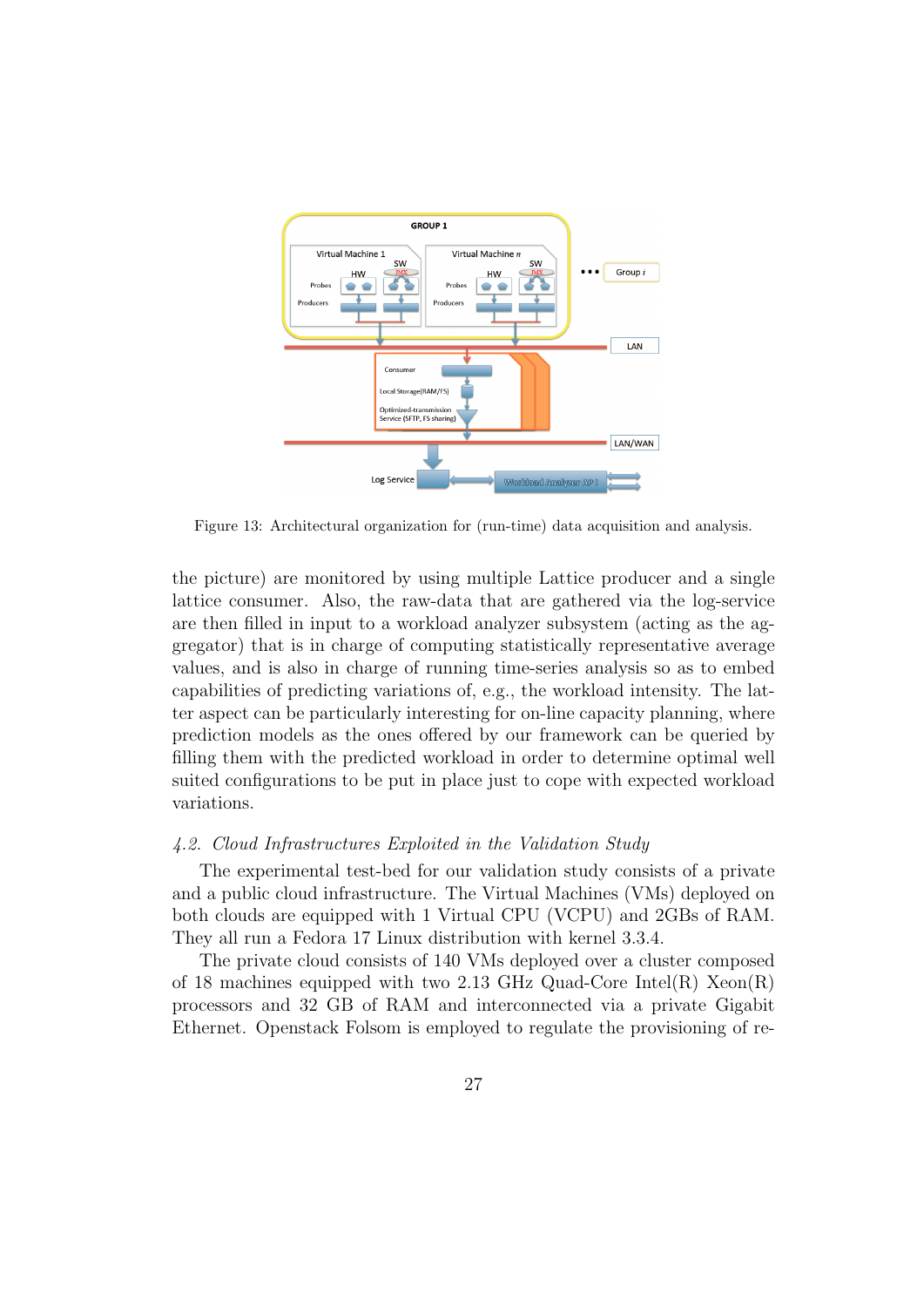sources and Xen is used as virtualization software. The public cloud consists of 100 VMs, deployed over the FutureGrid India infrastructure [35], which exploits the Openstack Havana virtualization software.

## *4.3. Workload Configurations*

We have implemented an extended version of YCSB where transactions involving multiple individual get/put operations, as natively specified by the benchmark, are supported. We rely on three different workload configurations, which we refer to as A, B and F. Workload A has a mix of 50% read and 50% write (namely update) transactions; workload B contains a mix with 90% read and 10% write transactions, while in workload F records are first read and then modified within a transaction. Also, we have carried out experiments with two different data access profiles. In the first case, the popularity of data items follows a zipfian distribution with YCSB's zipfian constant set to the value 0.7. In the second one, which we name hot spot case, 99% of the data requests are issued against the 1% of the whole data set. A total amount of 100000 data-objects constitutes the data set in all the experiments.

In the plots, we will refer to a specific workload configuration using the notation N-D-P-I, where: 'N' refers to the original workload's YCSB notation [10]; 'D' is the number of distinct data items that are read by a read-only transaction; for update transactions, it is the number of distinct data items that are written (for the 'F' workload, which exhibits a read-modify pattern of update transactions, any accessed data is both read and written); 'P' encodes the data access pattern ('Z' stands for zipfian, 'H' for hot-spot); finally, 'I' specifies the cloud infrastructure over which the benchmark has been run ('PC' stands for private cloud, 'FG' for FutureGrid).

## *4.4. Validation Results*

All the above illustrated workload configurations have been run on top of the selected cloud systems while scaling the number of VMs, and relying on a classical consistent hashing [37] scheme for placing the data copies across the servers. The run outcomes have been exploited both to collect statistically relevant values for core performance parameters in the real system and to determine the value of the input parameters for the simulated data grid (e.g. the CPU demand for specific operations, to be eployed at the level of the simulation models).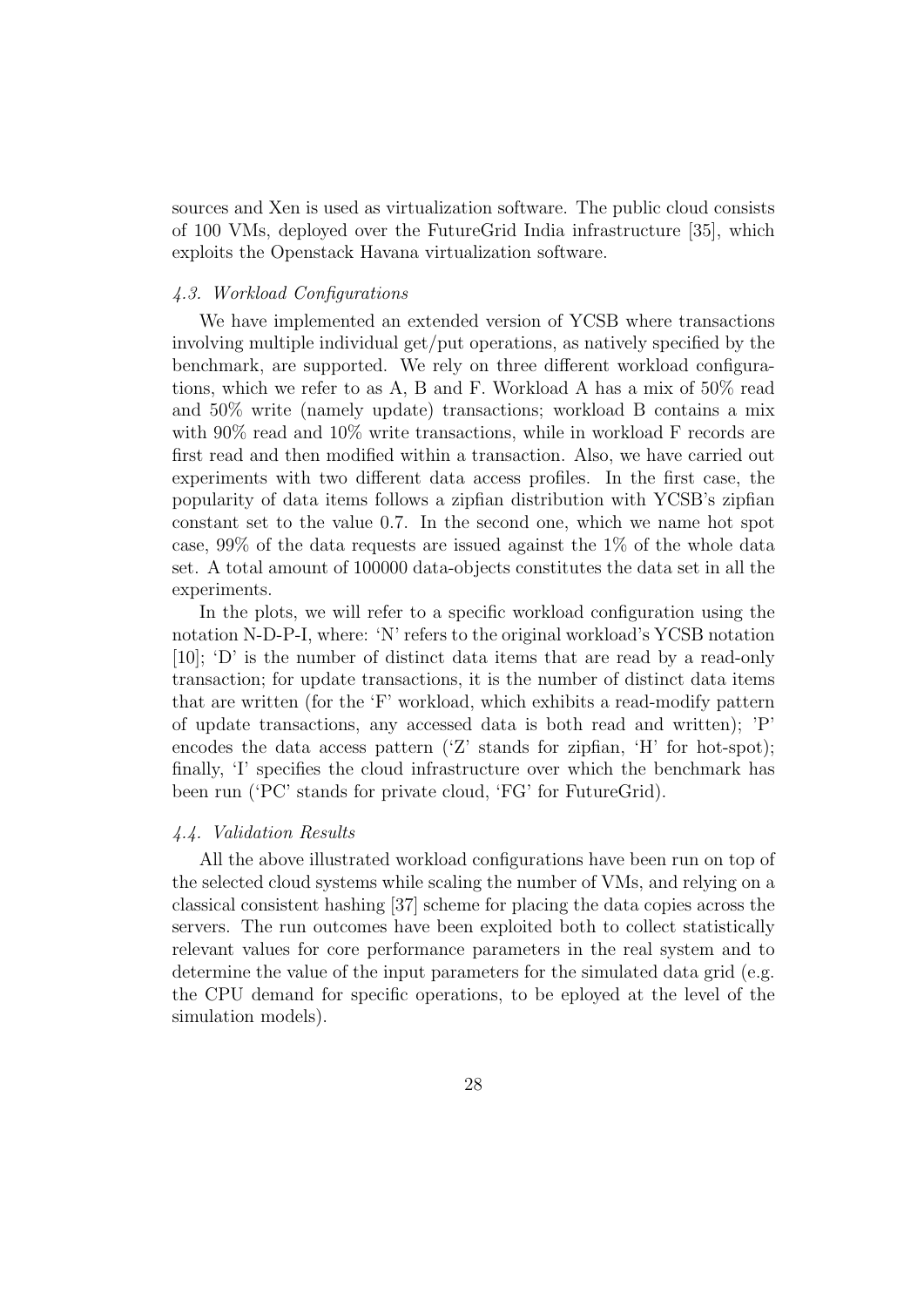

Figure 14: Results for deploy on the private cloud (up to 140 VMs).

As a final preliminary note, in the real system the workload generator has been deployed as a thread running on each VM, which injects requests against the co-located Infinispan cache sever instance, in closed loop. Consequently, in the simulation model configuration, no networking/messaging delays have been modeled between clients and cache server instances. Yet, the (simulated) networking/messaging system plays a core role in the data exchange and coordination across the different cache server instances. This well fits the relevant scenarios where the focus of performance analysis/prediction is on sever side infrastructures.

The validation has been based on measuring the following set of Key Performance Indicators (KPIs), and comparing them with the ones predicted via simulation: (i) the system *throughput*, (ii) the transaction *commit probability*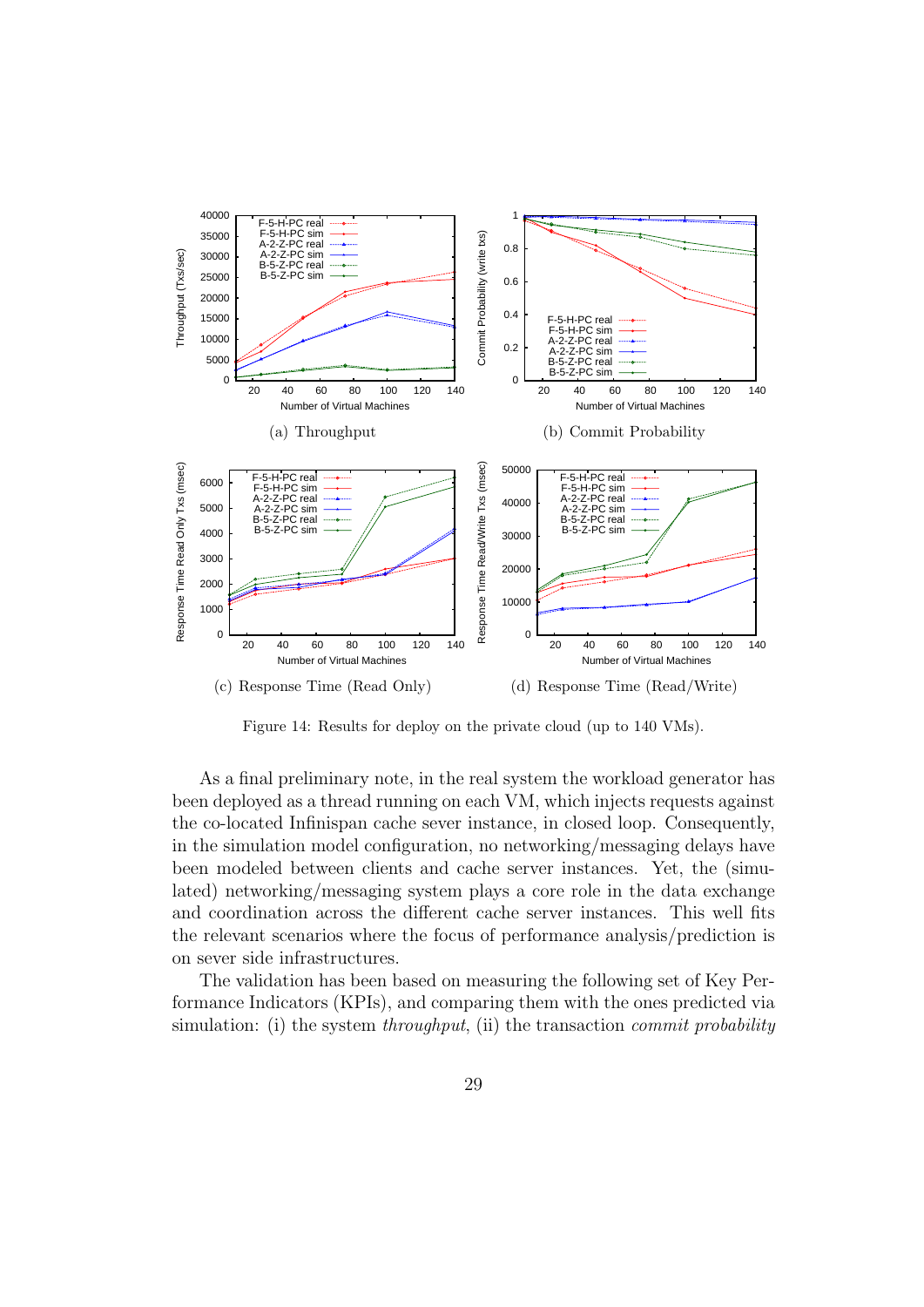

Figure 15: Results for deploy on FutureGrid (up to 100 VMs).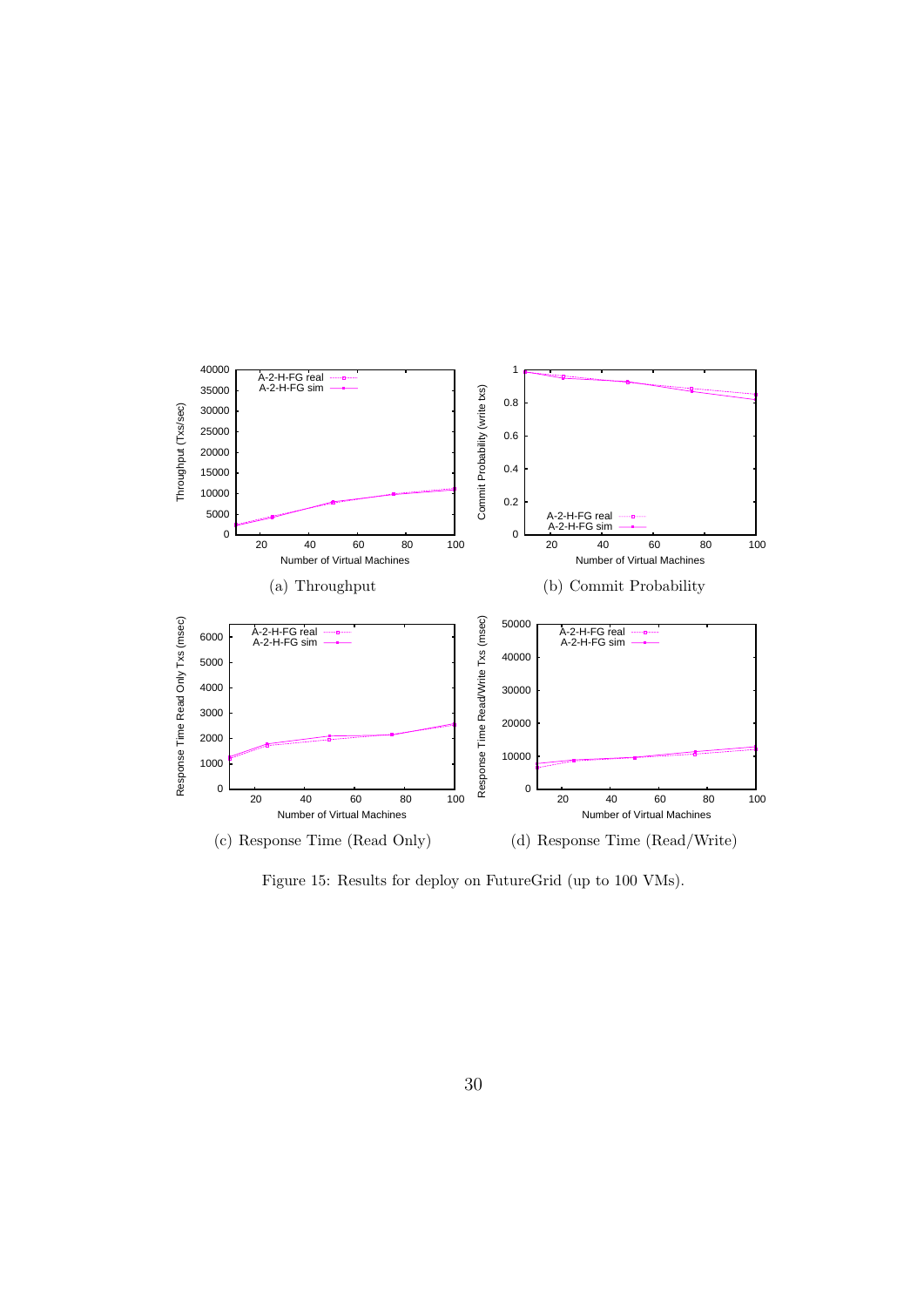(this parameter plays a role for update transactions, given that read-only transactions are never aborted by the concurrency control algorithm considered in this study), and (iii) the *execution latency* of both read-only and update transactions. The first KPI in the above list provides indications on the overall behavior of the system, and hence on the accuracy of the corresponding prediction by the framework-supported models. The second one is more focused to the internal dynamics of the data grid system (e.g. in terms of the effects of the distributed concurrency control mechanism), which have anyhow a clear effect on the final delivered performance. Finally, the execution latency of the different types of transactions has been included in order to provide indications on how the simulative models are able to reliably capture the dynamics of different kinds of tasks (exhibiting different execution patters) within the system. In fact, read-only transactions can require remote data fetches across the cache severs but, differently from update transactions, they entail no 2PC step. Simulation runs have been stopped as soon as collected statistics in subsequent periods where tracked to provide 95% confidence interval on the core estimated metric, namely the system throughput. Also, the running times of simulations on top of an off-the-shelf Core-i7 processor equipped with 8GB RAM, running Linux (kernel 2.6), were very limited. In fact, simulations terminated in less than 10 seconds for instances of the problem up to the order of ten cache servers, while a bit more time has been requested by larger scenarios. Anyhow, simulation execution times were bounded by 1 min for most of the more complex configurations.

The results for the case of data grid deploy on top of the private cloud system are reported in Figure 14. For all these tests we considered a configuration where each data-object is replicated two times across the cache servers, which is a typical settings allowing for system scalability, especially in contexts where genuine distributed replication protocols are used to manage the data access [38, 26]  $(9)$ . Therefore, this value well matches the nature of this particular validation study, given that we consider deployments on large scale infrastructures (up to 140 VMs). Also, the variance of simulation results across different runs (executed with different random seeds) is not explicitly plotted given that the obtained simulative values were quite stable, differing

<sup>&</sup>lt;sup>9</sup>A distributed transactional replication protocol is said to be genuine if it requires contacting only the nodes handling the data copies accessed by a transaction in order to manage any phase of the transaction execution, including its commit phase.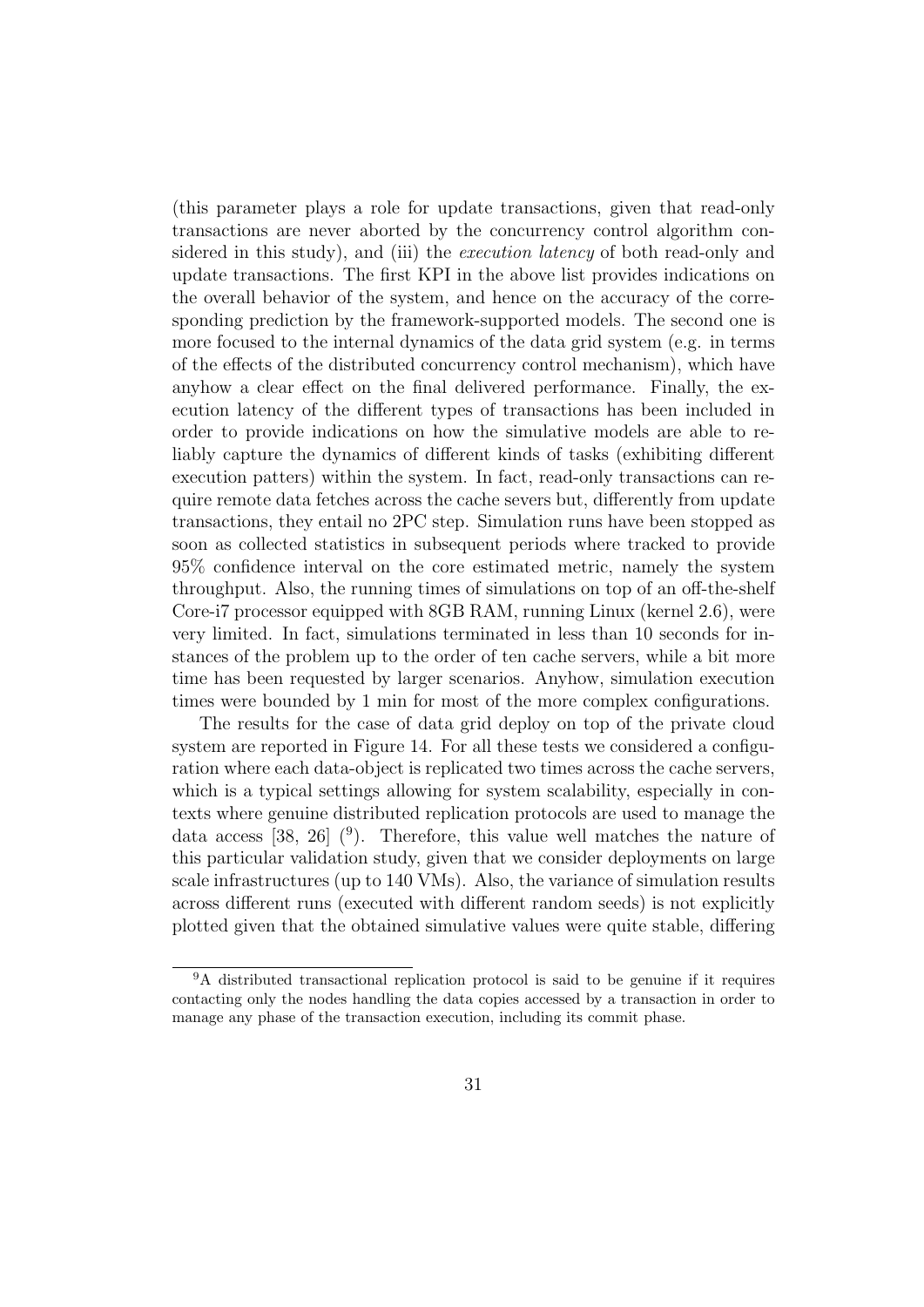by at most 10%.

By the plotted curves we can see how the KPIs' values predicted via simulation have a very good match with the corresponding ones measured in the real system, at any system scale. As an example, the maximum error on the overall throughput prediction is bounded by 20%, as observed for the configuration F-5-H-PC when running on top of 25 VMs. However, except for such a peak value, the error in the final throughput prediction is for most of the cases lower than 5%. Similar considerations can be drawn for the other reported KPIs.

Another interesting point is related to the fact that the simulative models are able to correctly capture the real system dynamics when changing the workload. As an example, while we observe higher commit probability for an individual run of an update transaction in the scenario with the 50%/50% read/write mix and zipfian data accesses, the hot spot configuration allows for higher throughput values even though the update transaction commit probability is lower. This is clearly due to the fact that in the used hot spot configuration only 5% of the whole workload consists of update transactions that, although being subject to retries due to aborts with non-minimal likelihood (especially at larger system scales), impact the system throughput in a relatively reduced manner.

The results achieved for the case of deploys on top of the FutureGrid public cloud systems, which are reported in Figure 15, additionally confirm the accuracy of the models developed via the framework. In these experiments we further enlarge the spectrum of tested scenarios not only because we move to a public cloud, but also because (compared to the case of private cloud deploy) we consider a different value for the replication degree of dataobjects across the servers, namely 3. This value leads to the scenario where fault resiliency is improved over the classical case of replication on only 2 cache servers, which is the usual configuration that has been considered in the previous experiments. By the data we again observe very good match between real and simulative results. Further, similarly to the previously tested configurations, such a matching is maintained at any system scale, and, importantly, also when the actual dynamics of the data grid system significantly change while scaling the system size. In fact, we observe that the commit probability of update transactions significantly changes when increasing the system scale. This phenomenon, and its effects on the delivered performance, are faithfully captured by the simulator. This is a relevant achievement when considering that the workload used for the experiments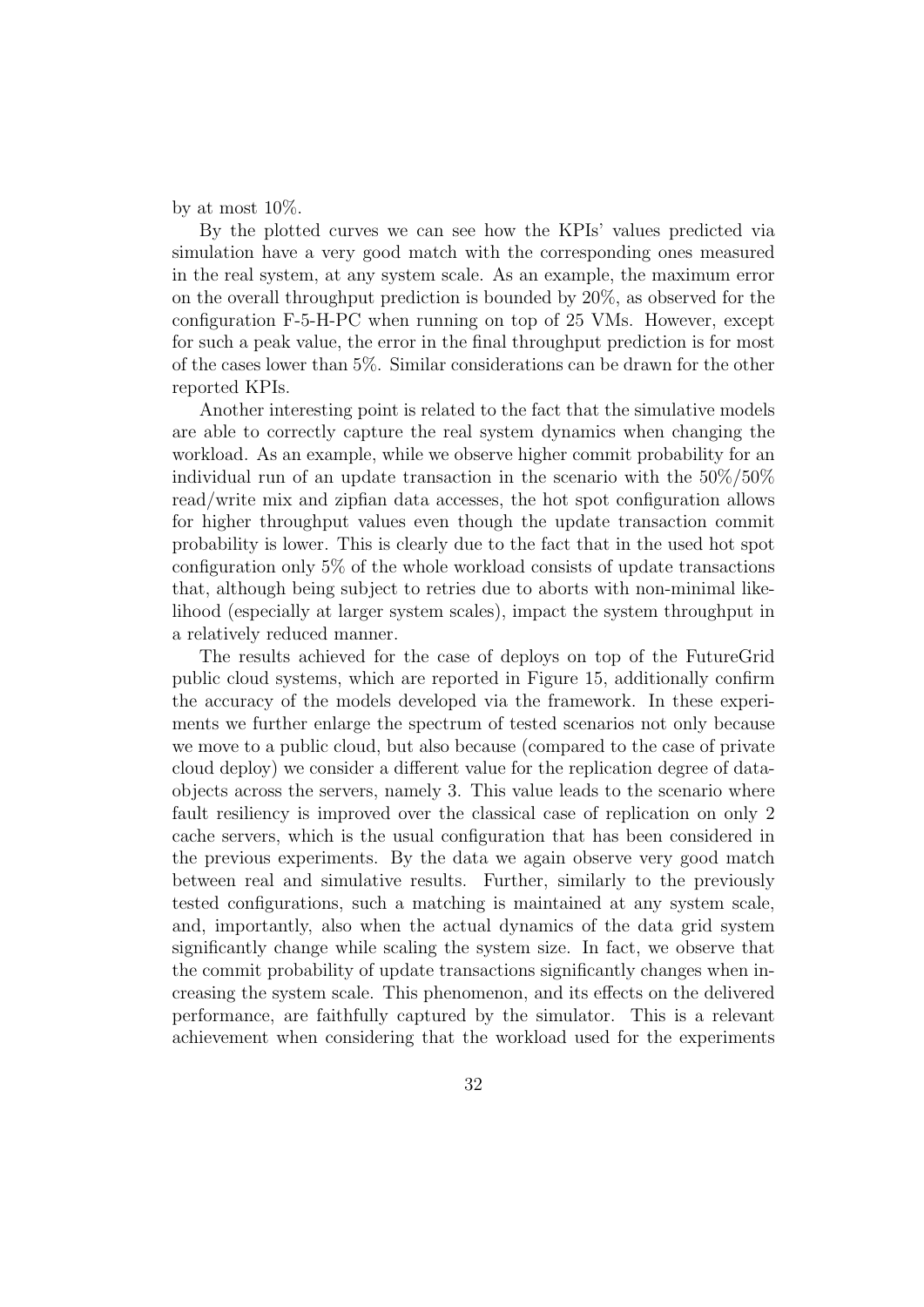

Figure 16: Scatter plot evaluating the 10-fold cross-validation accuracy of the Cubist models that predict the message delivery latency.

on top of the FutureGrid public cloud system has been based on a 50%/50% read/write transactions' mix, which leads transaction retries to play a relevant role on the final performance given that half of the workload can be subject to abort events, which become increasingly frequent at larger scales of the system.

As a final part of our validation study, we assess the effectiveness of the Machine Learning (ML) based approach to build models to forecast the latency of network-bound operations. To this end, we evaluate the accuracy achieved by the Cubist model when trained over the data-set corresponding to the message delivery latency across instances of the Infinispan cache serves deployed over both our private Cloud infrastructure and FutureGrid.

The data-sets corresponding to both the private and the public Cloud deployment are composed by around 300 samples each, obtained by deploying the Infinispan data grid platform over a different number of nodes, configuring it to use different replication degrees and while varying the generated workload (e.g., in terms of written data items, size of the messages and duration of the transactions' business logic).

Note that the workloads employed to build the knowledge base for the Cubist regressor do not entail contention of data. In fact, the proposed framework relies on a detailed simulation of the concurrency and replication control scheme to predict the impact of data contention on performance. This allows us to build an accurate performance predictor of the message delivery latency by requiring a very limited number of training data for the construction of the embedded ML model, compared to the amount that a pure ML-based predictor would need to learn the overall performance func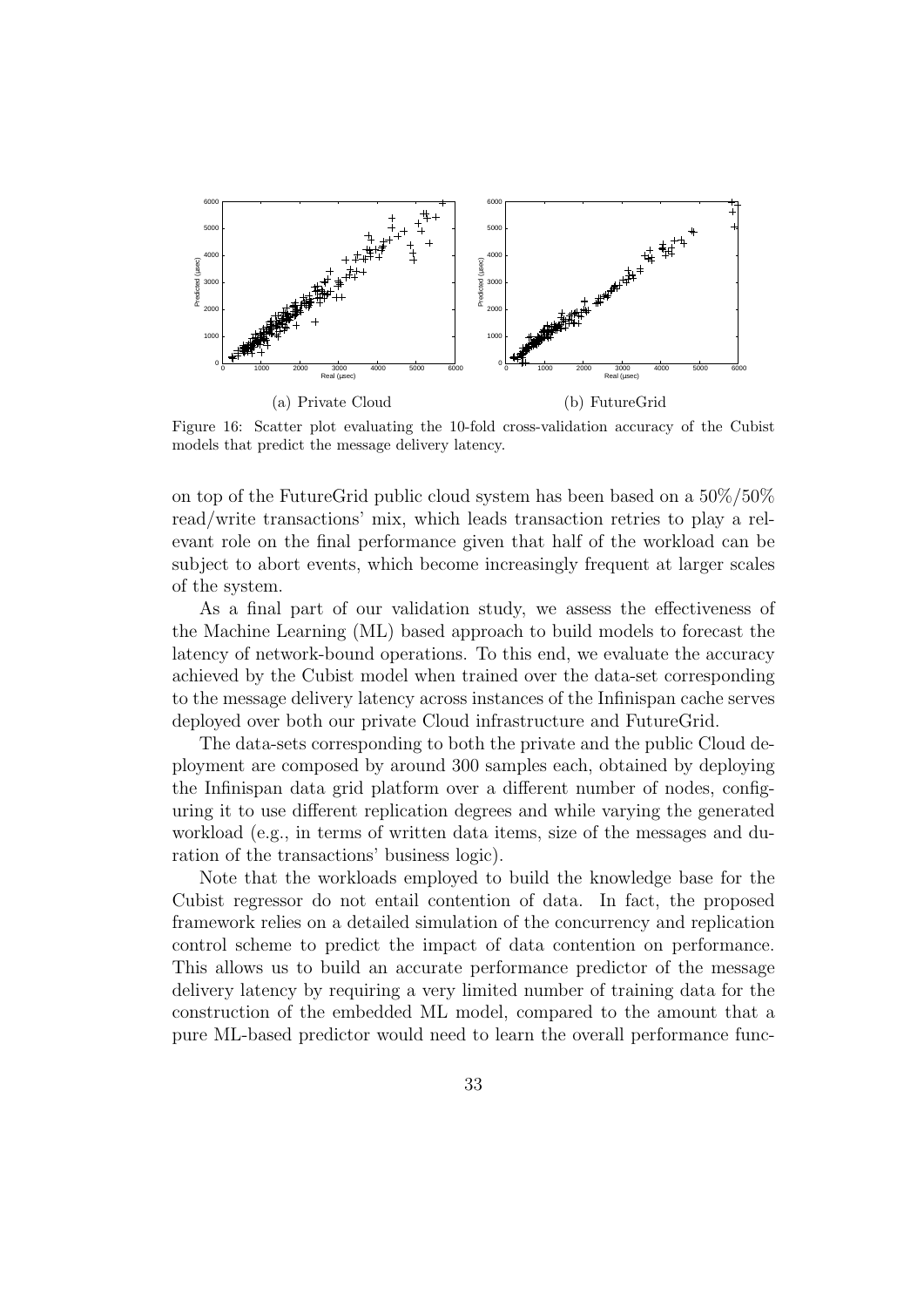tion, which strongly depends also on data contention [5, 15].

The accuracy of the Cubist model built over a data-set *S* is measured by means of a 10-fold cross-validation. This entails partitioning *S* into 10 bins  $S_1 \ldots S_{10}$  and then, iteratively for  $i = 1 \ldots 10$ , training Cubist over  $S \setminus S_i$  and evaluating its accuracy against  $S_i$ . Figure 16 reports the scatterplots obtained when comparing the real and the predicted values for message delivery latencies, obtained by means of such 10-fold cross-validation; in particular, Figure 16(a) refers to the private cloud Infinispan deployment and Figure 16(b) to the FutureGrid one.

The plots show that there is a very good agreement between the predicted and the observed values, demonstrating the capability of Cubist to infer an accurate performance model for the target metric. In order to quantitatively assess accuracy, we provide information about the correlation coefficient and the relative error computed by Cubist when evaluating the models built during the 10-fold cross-validation. The correlation coefficient is a metric that quantifies the degree of agreement between the real and the predicted values [27]. The relative error, instead, is computed as the ratio of the average error magnitude to the error magnitude that would result from always predicting the mean value [27]. We report that, for the considered data sets, the correlation coefficient achieved by Cubist is 1 in both cases, which means perfect agreement between the actual measurement and the values obtained by querying the Cubist models. This agreement can be witnessed by looking at Figure 16, where the points in both the plots, corresponding to predicted values, are tightly cluttered around a fictitious  $y = x$  line, which corresponds to perfect predictions. The accuracy of the Cubist models is also confirmed by very low values for the relative error metric, which we report to be only 0.05 for both the considered infrastructures.

## *4.5. On-line Capacity Planning*

In this final part of our experimental study we provide data related to the usage of the framework for on-line capacity planning and reconfiguration purposes. We still rely on a variation of the aforementioned YCSB benchmark, particularly on a setting resembling the one used in [15] based on 10000 data-objects, where each put operation modifies a single data-object, while each read-access can read a list of data-objects (hence it can be a query on a range of key values). The size of this list varies, with uniform probability, between 1 and 40 objects. The accesses of the client to the data-objects are uniformly distributed, with 2% of the accesses occurring in write mode,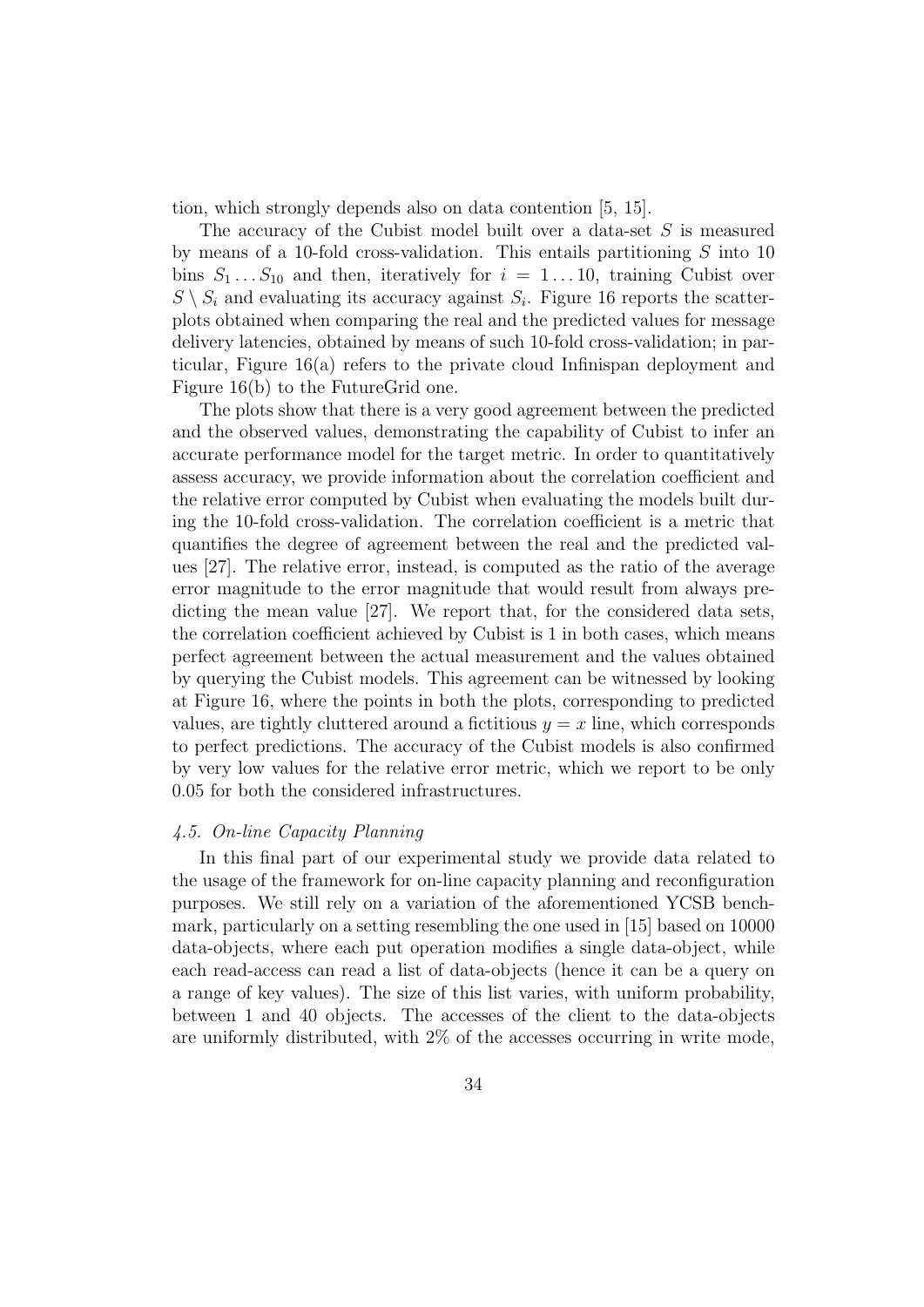which gives rise to a limited contention scenario, as typical of several real life contexts.

For this part of the experimentation we relied on Cloud resources offered by Amazon [36], thus further enlarging the spectrum of infrastructures used in our study. Particularly, clients and Infinispan cache servers were deployed onto *small EC2 instances* equipped with 1.7 GB of memory and one virtual core providing the equivalent CPU capacity of 1.0-1.2 GHz 2007 Opteron or 2007 Xeon processors. Each machine runs Linux Ubuntu 10.04 with kernel 2.6.32-316-ec2. The standard Amazon load balancer has been used to dispatch to the server nodes the load generated by the client threads. Also, each client actually mimics the behavior of a front-end server, which accesses the in-memory data layer hosted by the back-end cache servers. In fact, each client continuously executes accesses to the data layer with no think time between subsequent operations, hence giving rise to a sustained workload, as if it was concurrently handling multiple interactions by end-clients, characterized by non-zero think time.

The on-line capacity planning scenario we consider is based on imposing a constraint on the cost of the infrastructure, hence on the maximum number of virtual machines used for hosting the data grid cache servers, while targeting the maximization of the system throughput. This number has been set to 4. Also, for fault tolerance purposes, we set the minimal replication degree of data to the value 2. The on-line reconfiguration of the system over time (namely, of the actual number of cache servers and replication degree – while still matching the constraints) is actuated on the basis of the outcome by the framework. For this experiment we consider an already established knowledge base in terms of network dynamics, to be exploited by the machine-learning part of the prediction models, while we resort on on-line monitoring of the workload parameter to be filled in input to the simulative part of the framework. Also, on-the-fly what-if analysis and reconfiguration is carried out each time the workload (depending on the number of client machines injecting requests towards the cache servers, which we have varied over time) exhibits a variation leading it to fall out of the 10% with respect to its value along the last observed window (where a window is set to be of 1 minute in length).

The results for this test are shown in Figure 17, where we report how the on-line reconfiguration scheme based on the framework output adjusts the actual number of cache servers to be used, and the data replication degree (graph at the bottom left of the figure), in face of variations of the number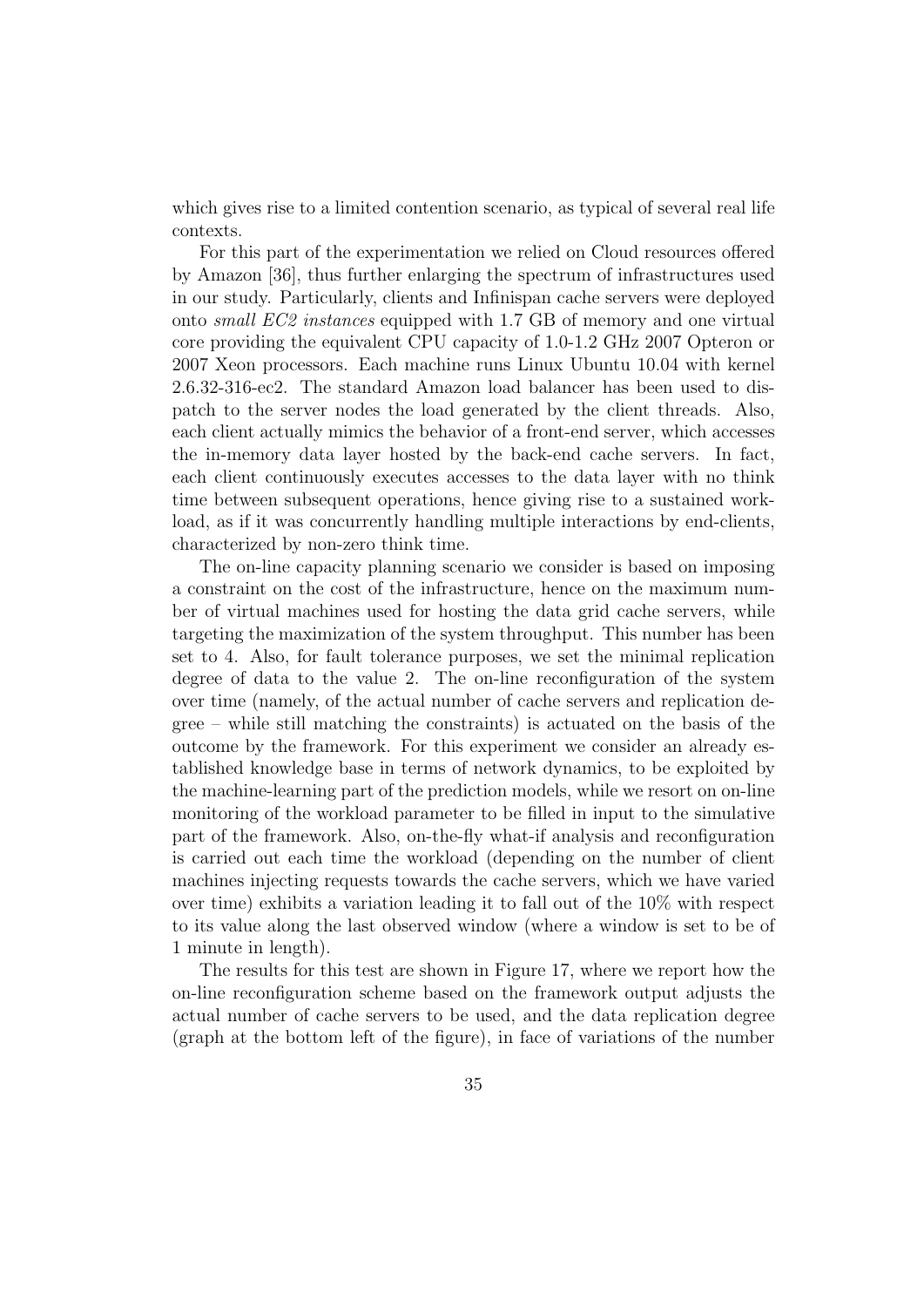

Figure 17: Results for the on-line reconfiguration scenario.

of clients (graph at the top left of the figure, left vertical axis). In the same graph, we also show the system throughput (right vertical axis). In order to validate the framework based on-line reconfiguration choices, in the same figure (right side), we report the throughput we measured using static configurations of the system, entailing a fixed number of clients and cache servers (the replication degree is not explicitly plotted given that, in all our tests, it always matches, in the best case, the corresponding number of servers, which is exactly the case for the replication degree selected by the on-line choices based on the framework what if analysis). By the data, we get that the framework always allows to predict and put in place configurations (while varying the number of clients) which are aligned with the corresponding optimal static configurations when considering whichever fixed amount of client machines in the interval between 1 and 17. Also, the identification of the optimal configuration takes place very promptly (thanks to the very reduced time required by the simulations), which leads to minimal delay for achieving optimal throughput by (e.g. by adding new instances of cache servers) when a ramp up of the workload is experienced, and to a minimal delay for the shrink of the number of cache servers to the optimal value when a ramp down of the workload occurs.

## **5. Conclusions**

In this article we have presented a simulation framework for predicting the performance of (cloud) in-memory data grid systems which can be used for, e.g., what-if analysis aimed at the identification of the configurations (such as the number of virtual machines to be employed for hosting the data grid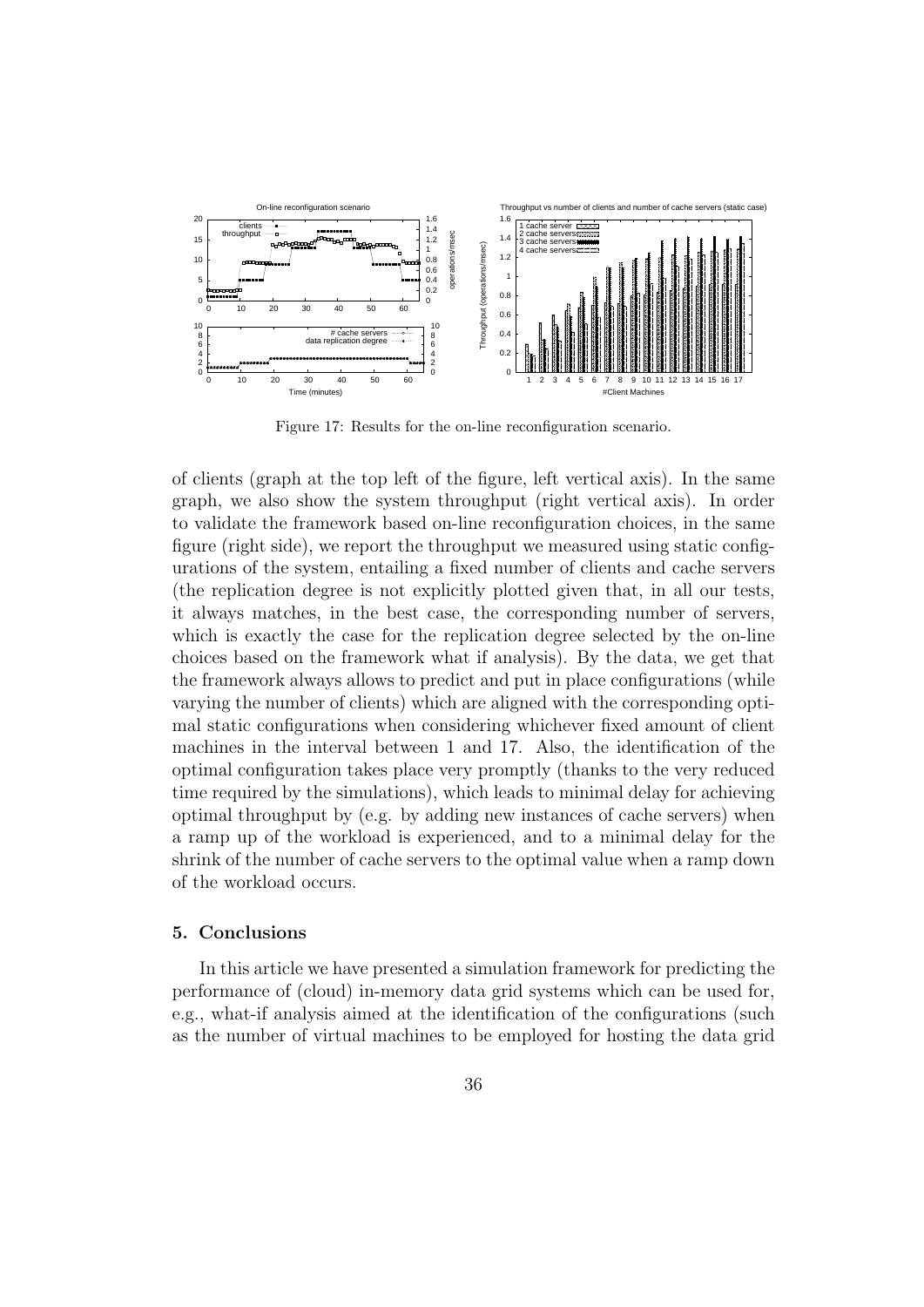system under a specific workload profile) matching specific cost-vs-benefit tradeoffs. The design of the discrete event simulative framework has been based on the use of flexible skeleton models, which can be easily extended/specialized to capture the dynamics of data grid systems supporting, e.g., different distributed coordination schemes across the cache servers in order to guarantee specific levels of consistency for transactional data manipulation. The adequacy of the framework, and of its model instances, in predicting the dynamics of data grid systems hosted in cloud environments is a result of the combination of the discrete event simulative approach with machine learning. In our framework architecture, the latter modeling technique is used to predict the dynamics at the level of networking/messaging sub-subsystems which, in cloud contexts, are typically unknown in terms of their internal structure and functioning, and are therefore difficult to be reliably modeled via white-box approaches.

We have also presented validation data for a case study where the simulation output by the framework has been compared with real data related to the execution of an open source data grid system, namely Infinispan by JBoss/Red-Hat, deployed on both a private and a public cloud infrastructure. The validation study has been based on large scale deploys on top of up to 140 Virtual Machines, and on the usage of the YCSB benchmark by Yahoo, in different configurations, as the generator of the workload profiles for our test-cases. By the data, the accuracy of the simulations in estimating core parameters such as the system throughput has been on the order of at least 80%, and on the order of 95% on the average, for all the tested configurations. Also, a case study where the framework is exploited for on-line capacity planning and reconfiguration of the data grid system is presented. Finally, the framework has been released as an open source package available to the community.

# **References**

- [1] JBoss Infinispan, Infinispan Cache Mode, http://www.jboss.org/infinispan (2011).
- [2] WMware., VMware vFabric GemFire, http://www.vmware.com/products/application-platform/vfabricgemfire/overview.html.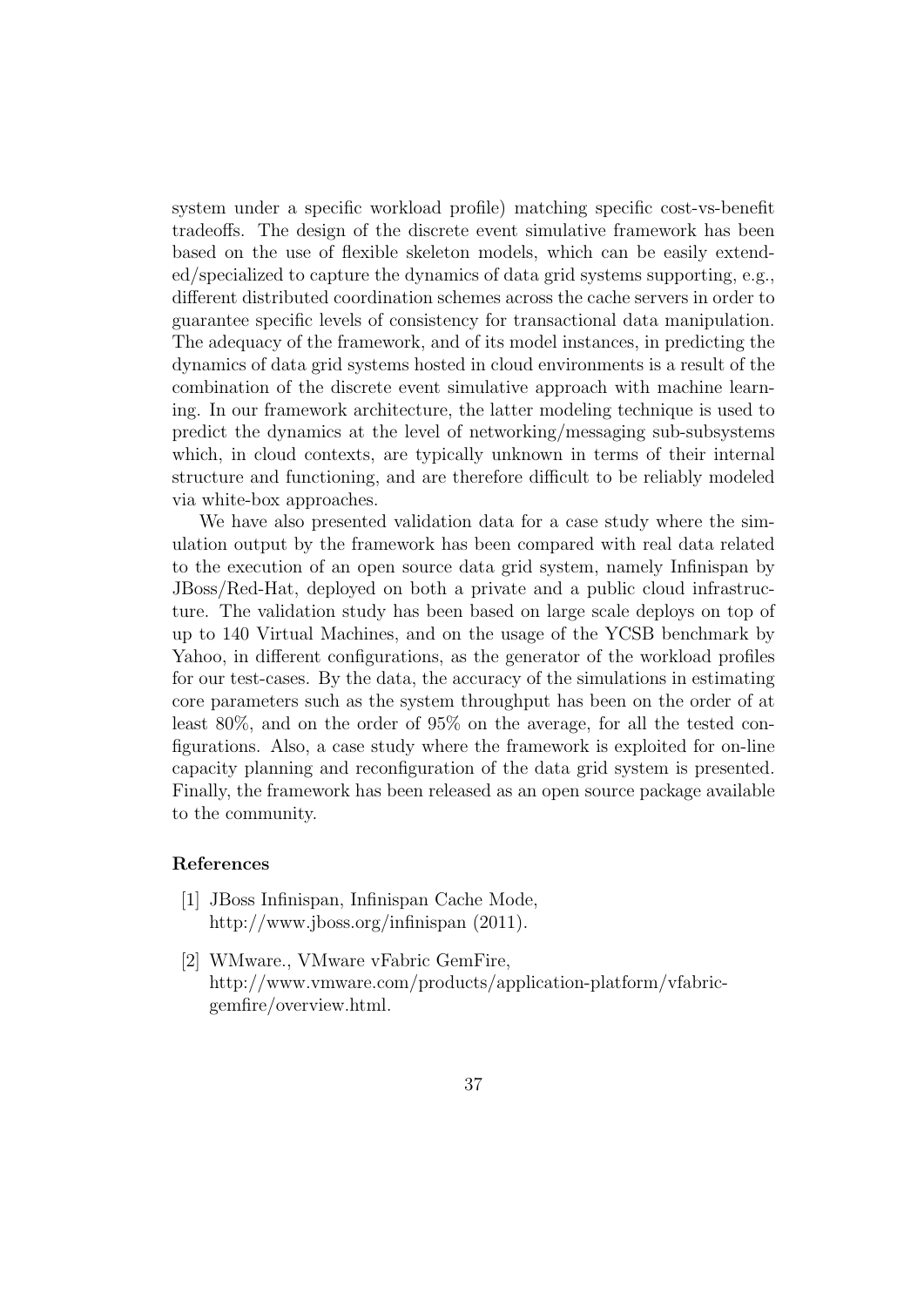- [3] Oracle., Orache Coherence, http://www.oracle.com/technetwork/middleware/coherence/overview/index.html  $(2011)$ .
- [4] A. Lakshman, P. Malik, Cassandra: a decentralized structured storage system, SIGOPS Oper. Syst. Rev. 44.
- [5] D. Didona, P. Romano, S. Peluso, F. Quaglia, Transactional auto scaler: Elastic scaling of replicated in-memory transactional data grids, ACM Transactions on Autonomous and Adaptive Systems 9 (2) (2014) 11.
- [6] D. Didona, F. Quaglia, P. Romano, E. Torre, Enhancing Performance Prediction Robustness by Combining Analytical Modeling and Machine Learning, in: Sixth ACM International Conference on Performance Engineering, ICPE 2015, Austin, Texas, USA, 2015, pp. 145–156.
- [7] C. Stewart, A. Chakrabarti, R. Griffith, Zoolander: Efficiently meeting very strict, low-latency slos, in: Proceedings of the 10th International Conference on Autonomic Computing, ICAC 2013, USENIX, San Jose, CA, 2013, pp. 265–277.
- [8] M. Couceiro, P. Romano, L. Rodrigues, A machine learning approach to performance prediction of total order broadcast protocols, in: Fourth IEEE International Conference on Self-Adaptive and Self-Organizing Systems, SASO 2010, Budapest, Hungary, 2010, pp. 184–193.
- [9] B. Ban, RedHat, http://www.jgroups.orgJGroups.
- [10] B. F. Cooper, A. Silberstein, E. Tam, R. Ramakrishnan, R. Sears, Benchmarking cloud serving systems with YCSB, in: Proc. of ACM Symposium on Cloud Computing, SoCC '10, ACM, 2010, pp. 143–154.
- [11] D. Didona, P. Felber, D. Harmanci, P. Romano, J. Schenker, Identifying the optimal level of parallelism in transactional memory applications, in: Networked Systems - First International Conference, NETYS 2013, Marrakech, Morocco, May 2-4, 2013, Revised Selected Papers, 2013, pp. 233–247.
- [12] D. Didona, P. Romano, Performance modelling of partially replicated in-memory transactional stores, in: Proceedings 22nd International Symposium on Modeling, Analysis and Simulation of Computer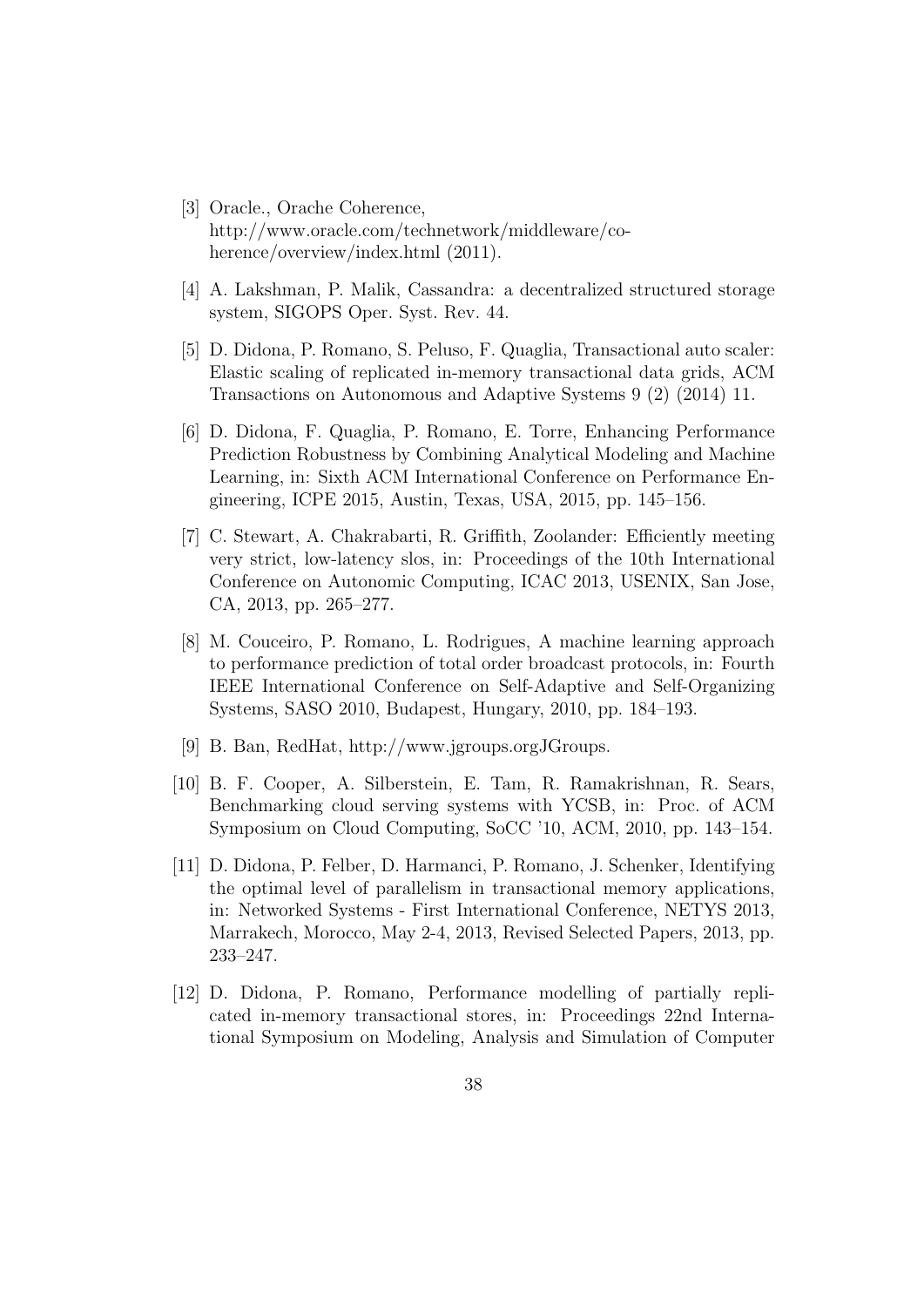and Telecommunication Systems, MASCOTS, IEEE Computer Society, 2014.

- [13] B. Atikoglu, Y. Xu, E. Frachtenberg, S. Jiang, M. Paleczny, Workload analysis of a large-scale key-value store, SIGMETRICS Perform. Eval. Rev. 40 (1) (2012) 53–64.
- [14] C. Curino, Y. Zhang, E. P. C. Jones, S. Madden, Schism: a workloaddriven approach to database replication and partitioning, PVLDB 3 (1) (2010) 48–57.
- [15] P. Di Sanzo, D. Rughetti, B. Ciciani, F. Quaglia, Auto-tuning of cloudbased in-memory transactional data grids via machine learning, in: Proc. 2nd IEEE International Symposium on Network Cloud Computing and Applications, NCCA '12, IEEE Computer Society, 2012.
- [16] P. di Sanzo, F. Molfese, D. Rughetti, B. Ciciani, Providing transaction class-based qos in in-memory data grids via machine learning, in: IEEE 3rd Symposium on Network Cloud Computing and Applications, NCCA 2014, Rome, Italy, February 5-7, 2014, 2014, pp. 46–53.
- [17] A. Sulistio, U. Cibej, S. Venugopal, B. Robic, R. Buyya, A toolkit for modelling and simulating data grids: an extension to gridsim, Concurrency and Computation: Practice and Experience 20 (13) (2008) 1591– 1609.
- [18] S. Kounev, K. Bender, F. Brosig, N. Huber, R. Okamoto, Automated simulation-based capacity planning for enterprise data fabrics, in: 4th International ICST Conference on Simulation Tools and Techniques (SIMUTools), 2011, pp. 27–36.
- [19] R. N. Calheiros, R. Ranjan, A. Beloglazov, C. A. F. D. Rose, R. Buyya, Cloudsim: a toolkit for modeling and simulation of cloud computing environments and evaluation of resource provisioning algorithms, Softw., Pract. Exper. 41 (1) (2011) 23–50.
- [20] O. Dalle, E. Mancini, Integrated tools for the simulation analysis of peer-to-peer backup systems, in: 5th International ICST Conference on Simulation Tools and Techniques (SIMUTools), 2012, pp. 178–183.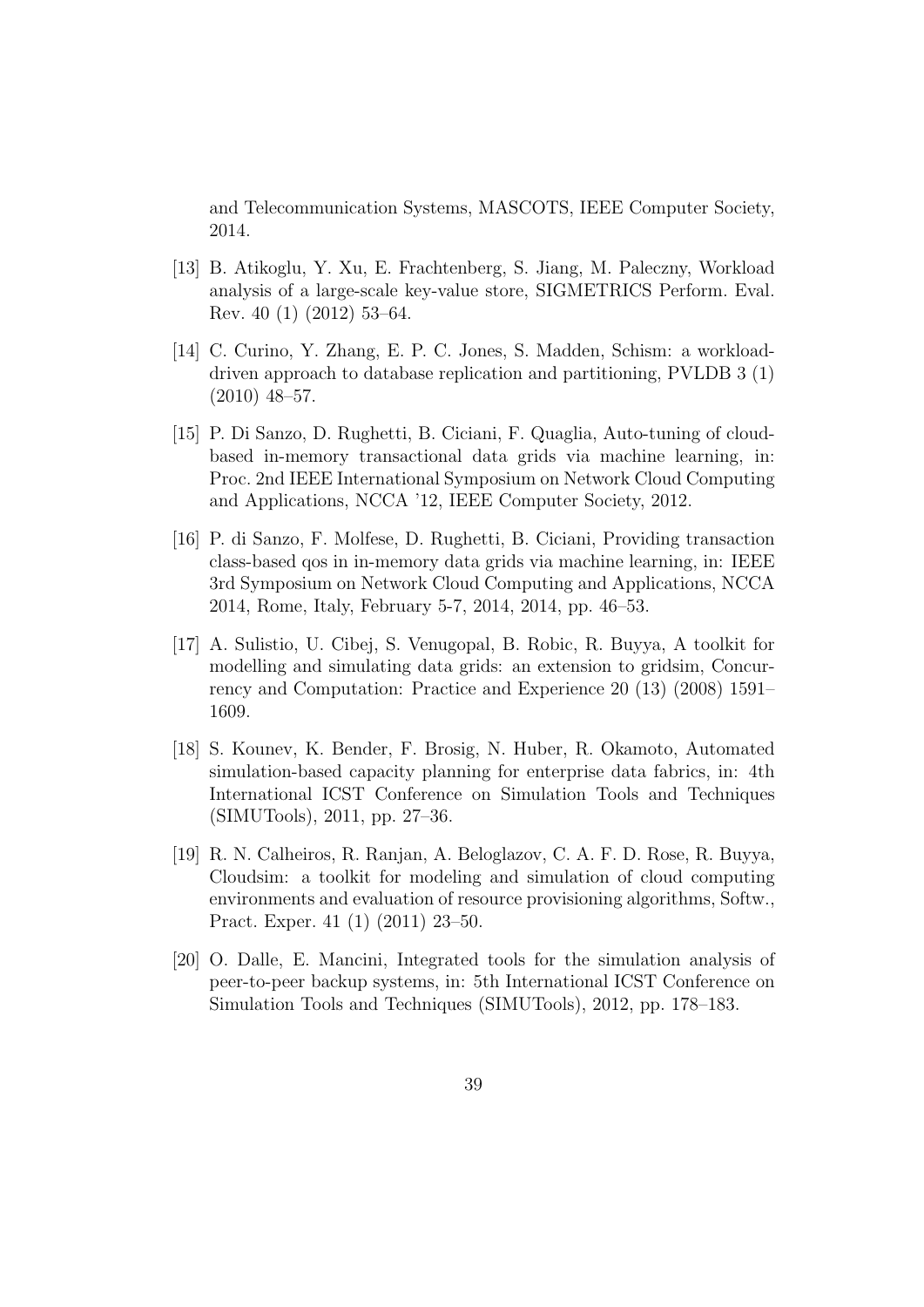- [21] R. M. Fujimoto, W. B. Campbel, Direct execution models of processor behavior and performance, in: Winter Simulation Conference, 1987, pp. 751–758.
- [22] S. Peluso, P. Ruivo, P. Romano, F. Quaglia, L. Rodrigues, When Scalability Meets Consistency: Genuine Multiversion Update-Serializable Partial Data Replication, in: Proceedings of the 32nd IEEE International Conference on Distributed Computing Systems, ICDCS, IEEE Computer Society, 2012.
- [23] M. S. Ardekani, P. Sutra, M. Shapiro, Non-monotonic snapshot isolation: Scalable and strong consistency for geo-replicated transactional systems, in: IEEE 32nd Symposium on Reliable Distributed Systems, SRDS 2013, Braga, Portugal, 1-3 October 2013, 2013, pp. 163–172.
- [24] M. S. Ardekani, P. Sutra, M. Shapiro, N. M. Preguiça, On the scalability of snapshot isolation, in: Euro-Par 2013 Parallel Processing - 19th International Conference, Aachen, Germany, August 26-30, 2013. Proceedings, 2013, pp. 369–381.
- [25] Y. Sovran, R. Power, M. K. Aguilera, J. Li, Transactional storage for geo-replicated systems, in: Proceedings of the 23rd ACM Symposium on Operating Systems Principles 2011, SOSP 2011, Cascais, Portugal, October 23-26, 2011, 2011, pp. 385–400.
- [26] S. Peluso, P. Romano, F. Quaglia, Score: A scalable one-copy serializable partial replication protocol, in: Middleware 2012 - ACM/I-FIP/USENIX 13th International Middleware Conference, Montreal, QC, Canada, December 3-7, 2012. Proceedings, 2012, pp. 456–475.
- [27] J. R. Quinlan, Rulequest Cubist, http://www.rulequest.com/cubistinfo.html.
- [28] J. R. Quinlan, C4.5: Programs for Machine Learning, Morgan Kaufmann Publishers Inc., San Francisco, CA, USA, 1993.
- [29] Cloud-TM: a Novel Programming Paradigm for the Cloud, http://http://www.cloudtm.eu/.